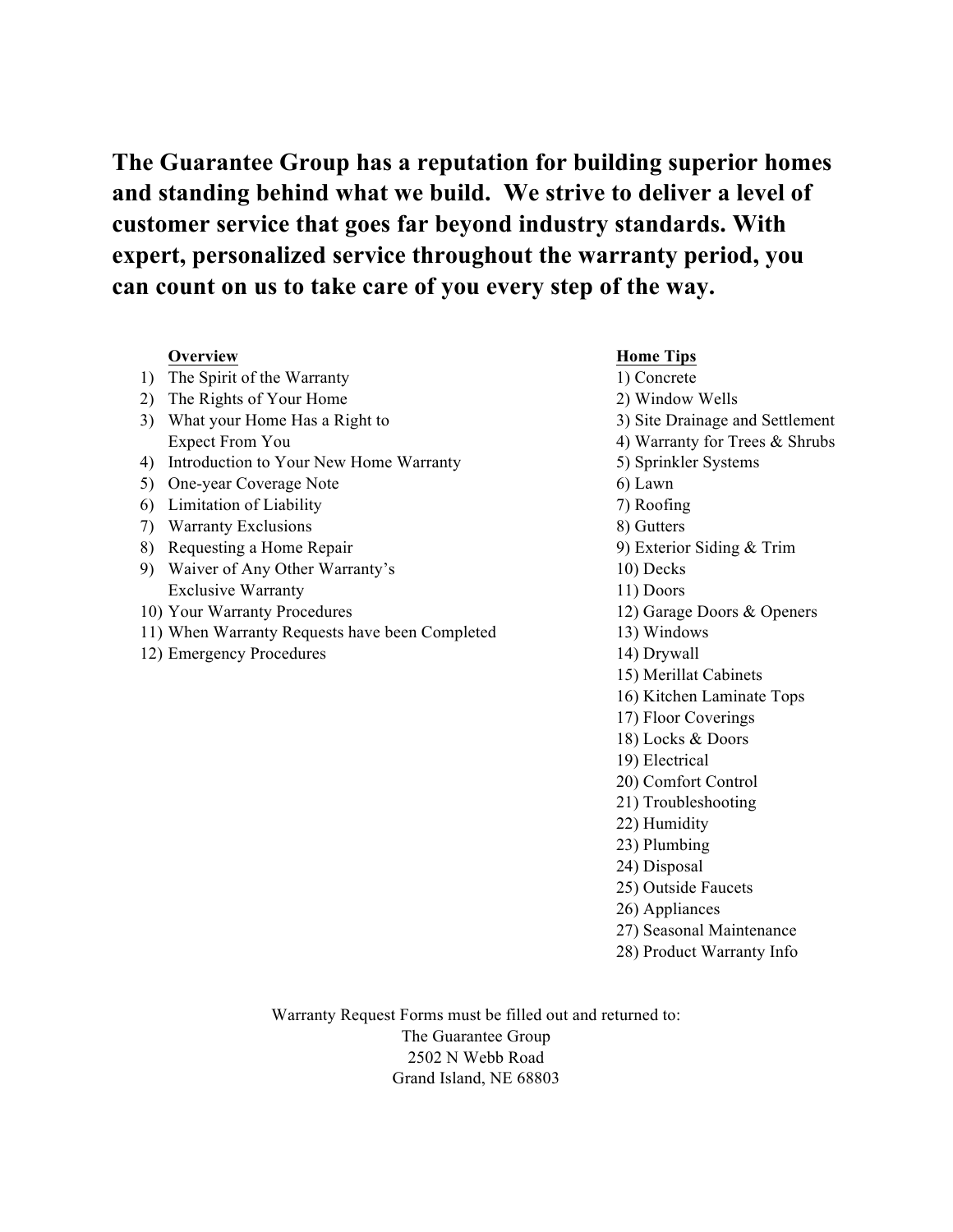You've made the right decision by choosing a Guarantee Group built home. You are now the proud owner of an exceptionally well-crafted and smartly designed home. This booklet provides you with all the details of your home's warranty.

We at The Guarantee Group want to let you know that we appreciate your business.

You have entrusted to us one of the largest purchases of your lifetime. We take this responsibility seriously and will do everything in our power to serve you well.

> Please accept our sincere appreciation for selecting The Guarantee Group as your home builder.

**We look forward to working with you.**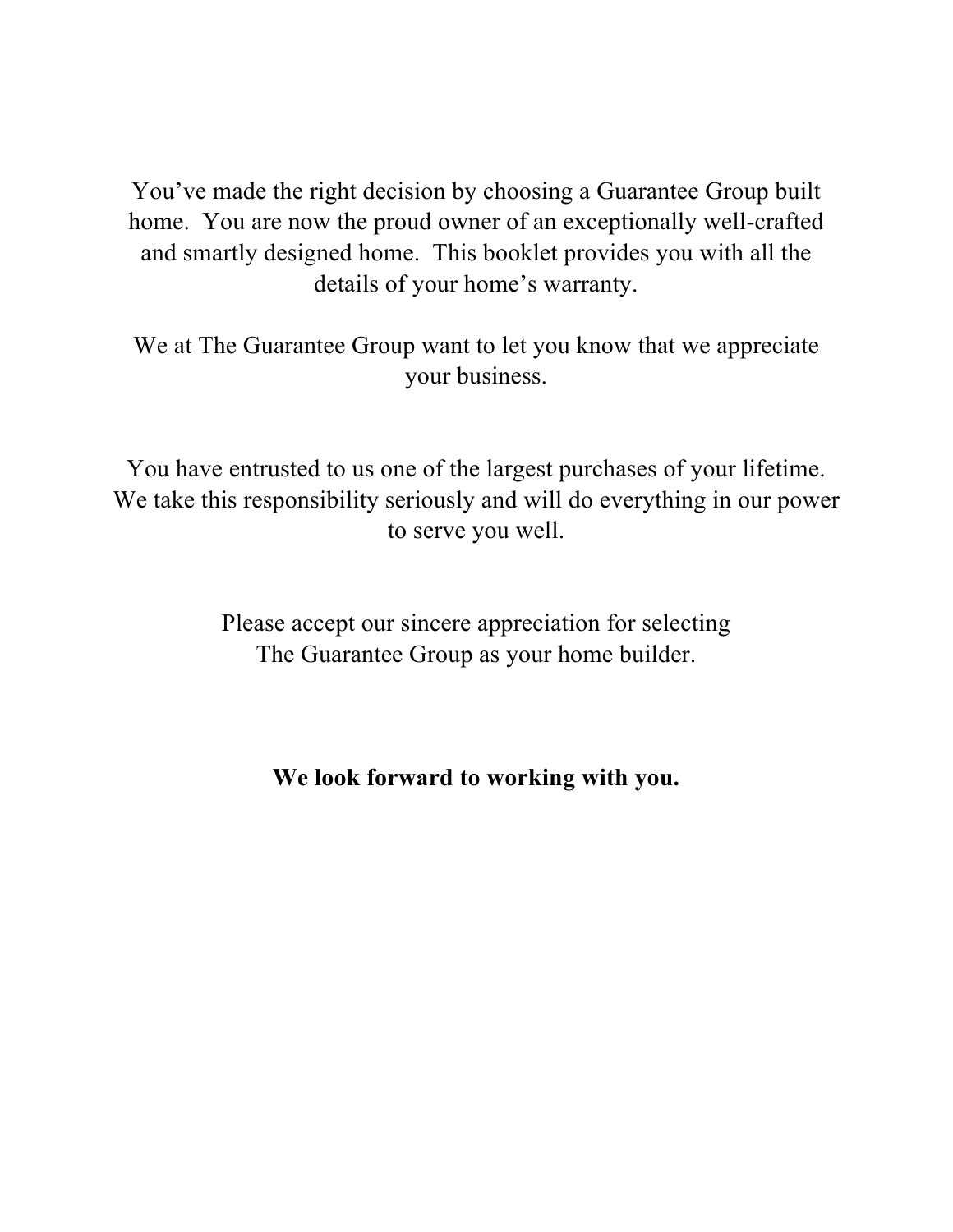# 1. **The Spirit of the Warranty**

Our Warranty commitment is easy to understand and is based on COMMON SENSE. We believe the Homeowner has a right to expect a clean home completed and free of defects at the time of closing. Things should work. If there are problems because of defects in materials and workmanship, the Builder will arrange for their repair and replacement. If a problem result from actions by occupants of the home or others, or from ordinary wear and tear, the Build is not responsible for the resulting repair or replacement.

# 2. **The Rights of Your Home**

We view your Warranty in terms of what you, as our customer, have a right to expect. We view the issue of preventative maintenance in terms of what your home has a right to expect from you. None of the materials used in the construction of your home will last forever; hoever, most will last for a long time if properly maintained. It is our desire to help you understand how to prolong the life of your home through regular maintenance that is appropriate for the types of material used in your home.

All building material are subject to expansion and contraction with differing temperatures and humidity. The effects of the movement can be seen in such things as concrete, foundation walls, drywall, caulking, tile grout, siding, treated and cedar lumber. Shrinkage of the wood members in your home is inevitable and typically noticeable during the first year. The effects of this expansion and contraction are not due to defects in any material and/or workmanship and can and should be repaired and maintained throughout your normal homeowner maintenance.

# 3. **What Your Home Has a Right to Expect From You**

Your home and lot were designed with a particular drainage pattern, which should carry rainwater away from the foundation. Water should not be directed to the edge of the foundation, either in the form of lot drainage or the watering of flowers.

Concrete surfaces should be free of salt (for ice), other deicing chemicals, and excessive weight such as a moving van. Yard drainage should be maintained to divert water away from concrete surfaces, if possible, to eliminate the change it will undermine the surface and erode the bearing soil.

Structural alterations to the home must be performed by professionals who understand the loadbearing requirement of the change. The reason that the city of Grand Island requires permits for building alterations is to make sure that the structural integrity of the home is maintained.

In many cases, the seal around doors and windows is caulk. This material will require annual inspection and any necessary replacement after one to two years. Water from yard and lawn watering devises should not come in contact with the structure.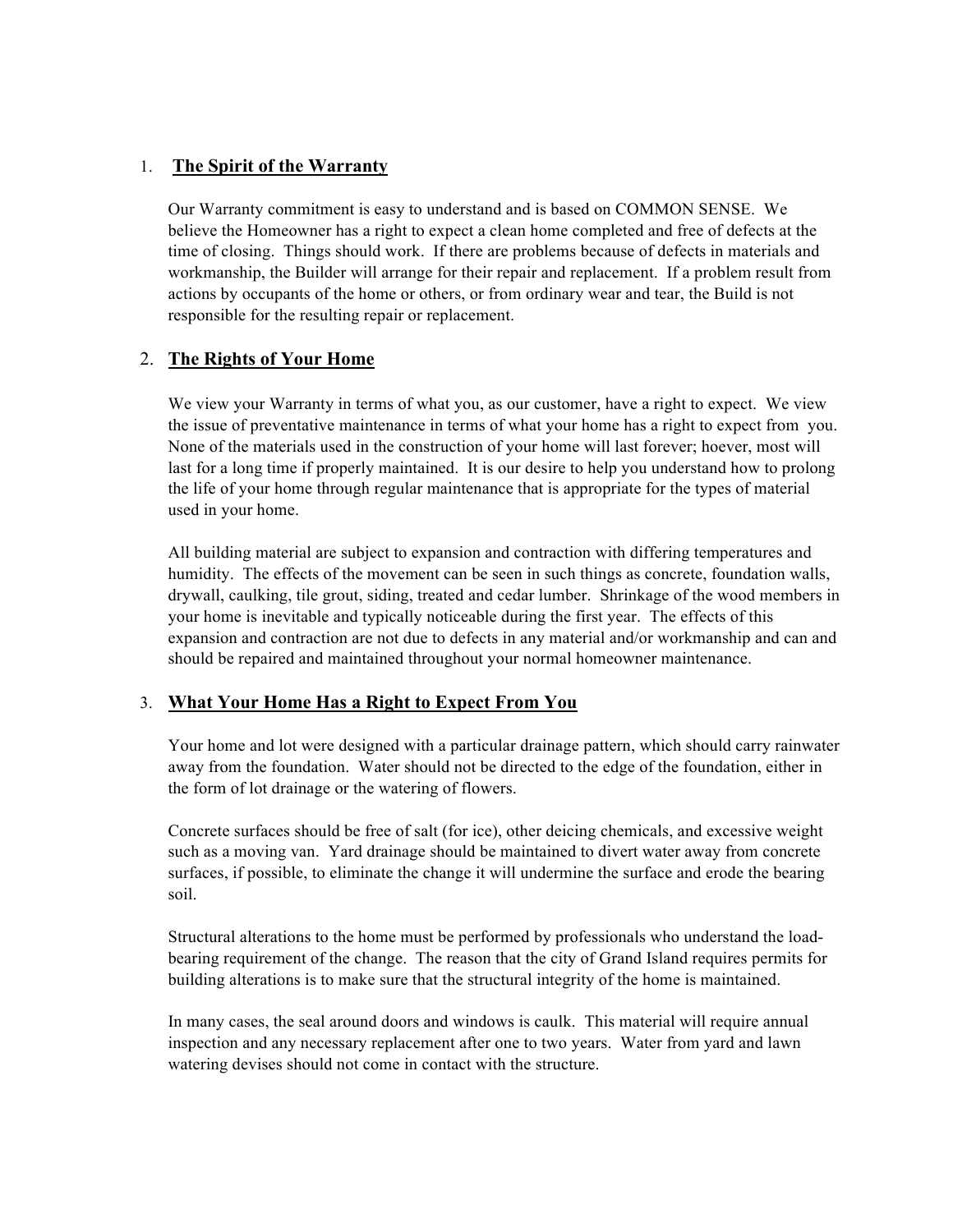Since the mechanical systems of your home were designed for normal usage, placing unreasonable demands upon them will present problems. Plugging several electrical devices into one circuit may cause it to overload. Loading materials into a drain may cause it to clog. Undue weight should not be place on pipes or showerheads because they can break. Some devices must be cleaned periodically (e.g. furnace filters) so that they can do what they are designed to do.

Wood requires cleaning and sealing to prevent problems associated with water penetration and continual exposure to the elements. Painted or sealed surfaces must be cleaned and refinished according to the requirement of our Nebraska climate. If this is not done, the surface will deteriorate.

Instructions for care and maintenance are included with many components of your home, including appliances, and air handling equipment. By following these instructions you will extend the life of these components.

The Homeowner should read the Warranty in its entirety, including any addenda attached at the end of this Warranty booklet, in order to understand the protection it provides and exclusions that apply.

The common areas require the same care and maintenance as your home. All residents should strive to keep these areas clean and usable.

# 4. **Introduction to Your New Home Warranty**

The Builders Limited Warranty relates only to "Covered Defects" which are defined as defects in material and workmanship that are either part of the structure or are elements of the home as supplied by the Builder at the date of closing. This Limited Warranty is provided to the original purchaser of the home and who uses the home for their residence only.

# 5. **IMPROTANT NOTE**

# **One-Year Coverage**

The Guarantee Group, L.L.C. warrants, for a period of one year from the date of closing, that your home was constructed in substantial conformity with the plans and specifications approved by you and submitted to the Grand Island Building Department on your behalf and that such home is free of any material defect in equipment, material, or workmanship performs by The Guarantee Group, L.L.C. and/or any of its subcontractors or suppliers. Any material defect covered by this warranty **must be reported to The Guarantee Group, L.L.C. in writing as soon as you are aware of the problem. Warranty coverage for any notice of complaint received after one year will be denied and The Guarantee Group, L.L.C. will have no obligation to you for the repair of these defects.**

No one can add to or vary the terms of these warranties, orally or in writing. **THE STATED EXPRESS LIMITED WARRANTIES ARE THE ONLY WARRANTIES FOR YOUR HOME AND ARE IN LIEU OF ALL OTHER WARRANTIES EITHER EXPRESS OR**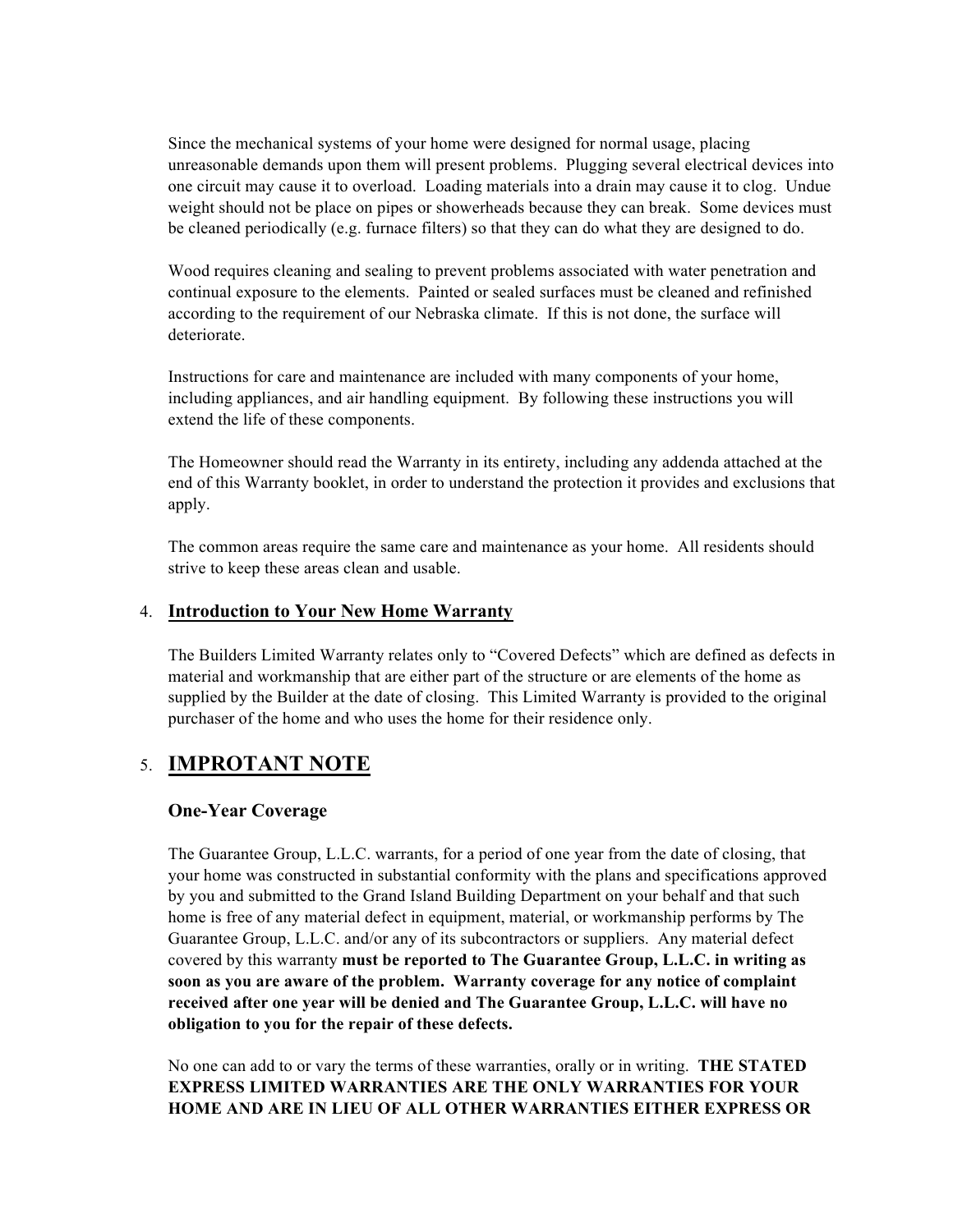# **IMPLIES, INCLUDING ANY IMPLIED WARRANTY OF HABITABILITY, FITNESS AND/OR WORKMANSHIP WHICH ARE HEREBY EXPRESSLY AND SPECIFICALLY DISCLAIMED.**

**Remember, your warranty is limits as set forth above, but, under no circumstances, will The Guarantee Group, L.L.C. be responsible for normal homeowner maintenance or any problems caused by a lack of homeowner maintenance.**

Some appliances, equipment, and other components included in the home are not warranted by the Builder, but are covered by separate warranties provided by the manufacturer or supplier. These warranties are assigned to the Homeowner by the Builder at the time of closing. In the event that a timely claim is made under one of these warranties without response, the Builder will assist the Homeowner in attempting to resolve the problem with the manufacturer or supplier. During the first year, the Builder will correct the malfunction of an appliance or item of equipment if the malfunction is due to damage during installation or improper installation.

# 6. **Limitation of Liability**

It is understood and agreed that the Builder's liability, whether in contract, tort, statute, negligence, or otherwise, is limited to the remedy provided in this Limited Warranty. The Builder's obligations under this Limited Warranty, and under the purchase agreement, are limited to repair and replacement. Under no circumstances shall the Builder be liable for any special, indirect, or consequential damages, including without limitation any damages based on a claimed decrease in the value of the home, even if the Builder has been advised of the possibility of such damages. This Limited Warranty is the only warranty applicable to this purchase. To the extent permitted by law, all other warranties, express or implied, including but not limited to, all implied warranties of fitness, merchantability, or habitability, are disclaimed and excluded.

If a defect occurs in an item covered by this Limited Warranty, the Builder will repair or replace it. In the case of defects in Structural Elements, the Builder will repair or replace the Structural Element to restore the load-bearing function, as designed, and make such other repairs as are necessary to return the home to a safe status. The repair of a defect will include the correction, replacement, or refinishing of only those surfaces, finishes, and coverings that were damaged by the defect and that were a part of the home when the title was first transferred by the Builder. The Builder will repair or replace surfaces, finishes, and coverings that require removal in order for the Builder to repair or replace a defect. The extent of the repair or replacement of these surfaces, finishes, and coverings will be to approximately the same condition they were in prior to the defect, but not necessarily to a "like new" condition. The Builder cannot guarantee, nor does it warrant, exact color matches with the original surrounding area due to factors such as fading, aging, or unavailability of the original materials.

The benefits included in this Limited Warranty are only available when service is requested according to the procedures established by the Builder and included in you Warranty material. In addition, the Homeowner's failure to reasonably provide access to the home during normal working hours for making repairs will relieve the Builder from its obligations under this Warranty. The Builder's aggregate total liability shall not exceed the original contract price of the home.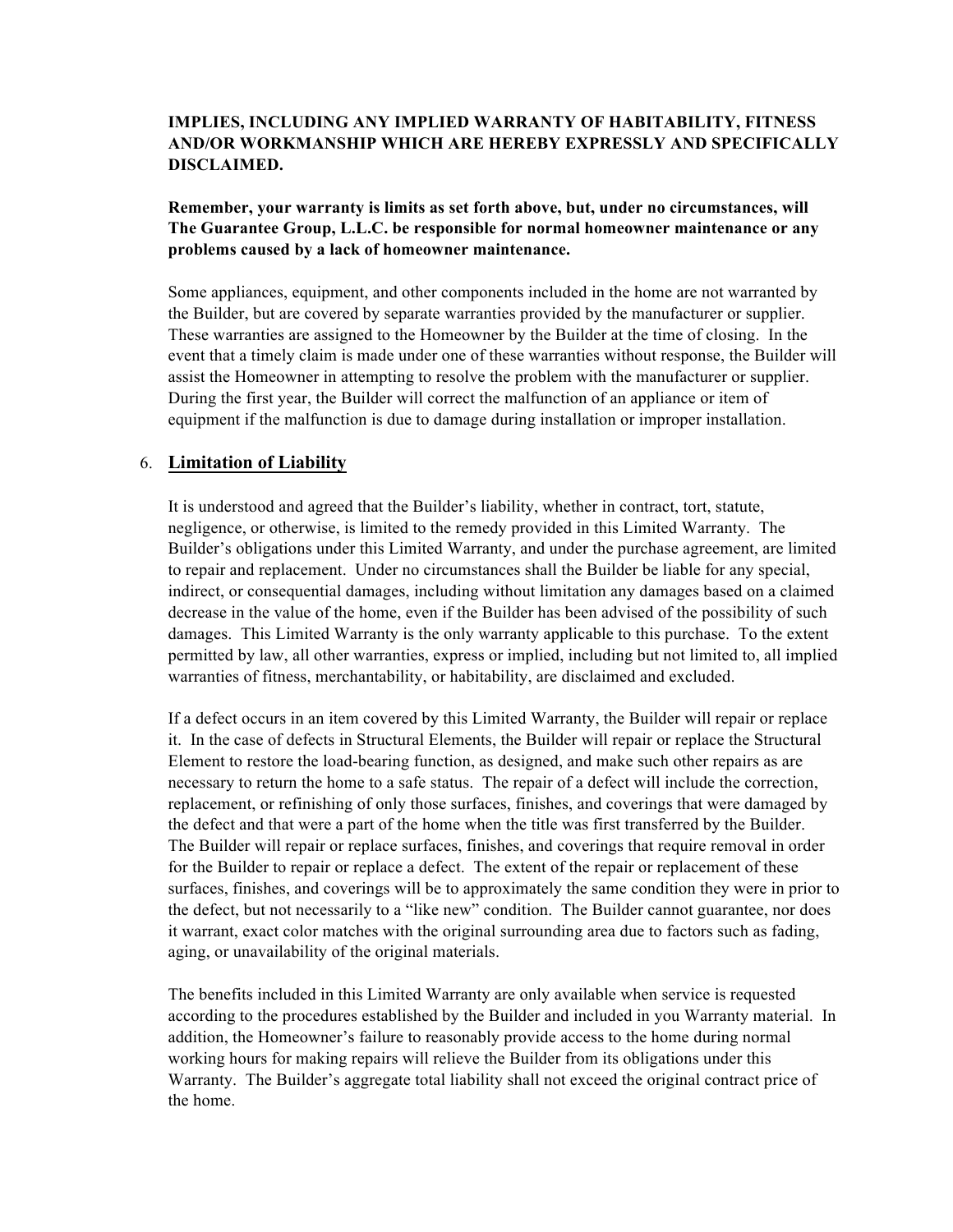The Builder reserves the right to use its judgment in determining the most appropriate method of repairing Warranty defects. The Builder's offer to resolved an issue for which it bears no responsibility under this Limited Warranty does not create the responsibility to provide the resolution in another situation for which it bears no responsibility. Actions taken to cure defects will not extend the period of coverage specified in this Limited Warranty or any applicable statutes of limitation or repose.

# 7. **Warranty Exclusions**

This Limited Warranty excluded any loss or damage which is not a Covered Defect, including:

LOSS OF, OR DAMAGE TO, ANY REAL PROPERTY WHICH IS NOT PART OF THE HOME COVERED BY THIS LIMITED WARRANTY AND WHICH IS NOT INCLUDED IN THE ORIGINAL PURCHASE PRICE OF THE HOME AS STATED IN THE CLOSING DOCUMENTS.

Any damage to the extent it is caused or made worse by:

Negligence, improper maintenance, or intentional or improper operation by anyone other than the Builder or its agents or subcontractors, including, but not limited to, damage resulting from rot, corrosion, or rust.

Failure by the Homeowner or anyone other than the Builder or its agents or subcontractors to comply with the warranty requirement of manufacturers of appliances, fixtures, and equipment.

Failure by the Homeowner to give timely notice to the Builder of any defects.

Changes in the grading of the ground by anyone other than the Builder or its agent or subcontractors.

Changes, alterations, or additions made to the home by anyone other than the Builder or its agents or subcontractors after the Limited Warranty commencement date.

Dampness or condensation due to the Homeowner's failure to maintain adequate ventilation.

Loss or damage that the Homeowner has not taken timely action to minimize.

Any defect caused by, or resulting from, materials or work supplied by someone other than the Builders or its agents or subcontractors.

Normal wear and tear or normal deterioration.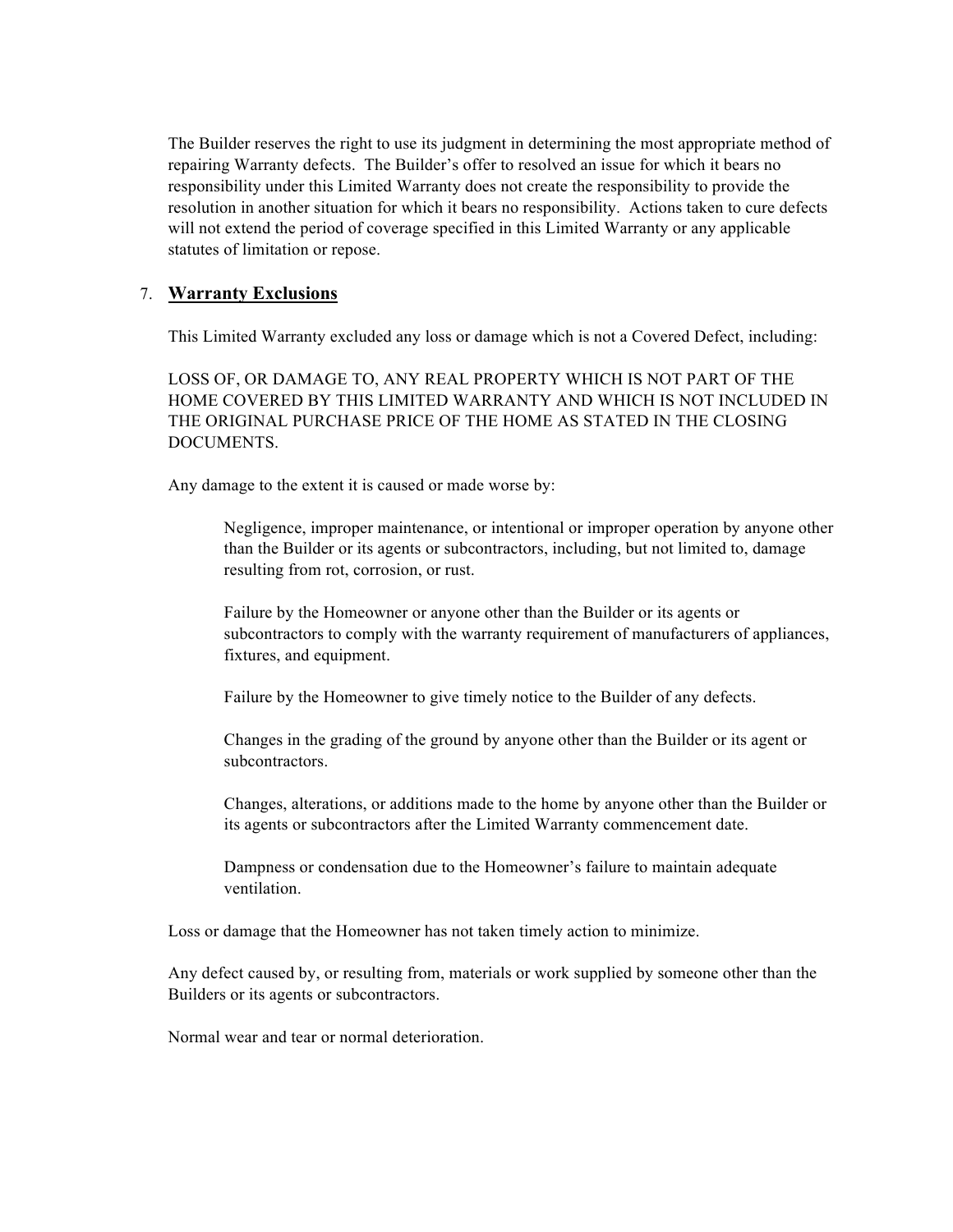Loss or damage not otherwise excluded under this Limited Warranty, which does not constitute a defect in the construction of the home by the Builder or its agents or subcontractors.

Loss or damage caused by, or resulting either directly or indirectly from, accidents, riots and civil commotion, theft, vandalism, fire, explosion, power surges or failures, smoke, water,escape, falling objects, aircraft, vehicles, acts of God, lightning, windstorm, hail, tornado, and earthquake.

Loss of damage caused directly or indirectly by flood, wind-driven water, surface water, overflow of a body of water, or spray from any of these (whether or not driven by wind); water which backs up from sewers or drains; changes in the water table which were not reasonably foreseeable at the time of construction, or water below the surface of the ground (including water which exerts pressure on or seeps or leaks through, a building, sidewalk, driveway, foundation, swimming pool, or other structure).

Loss or damage caused by soil movement, including subsidence, expansion, or lateral movement of the soil (excluding floor and earthquake), which is covered by any other insurance or for which compensation is granted by state or federal legislation.

Loss or damage to home, persons, or property directly or indirectly caused by termites, other insects, birds, vermin, rodent, or other wild or domestic animals.

Loss or damage resulting from the use of the home for nonresidential purposes.

Loss or damage caused by failure to maintain proper temperatures (heating and cooling) within the home.

Loss or damage to utility service that were not installed by the Builder.

Any condition which does not result in actual damage to the home, including, but not limited to, uninhabitability or health risk due to the presence or consequence of electromagnetic fields (EMFs), radon gas, mold, formaldehyde, or other pollutants and contaminants; or the presence of hazardous or toxic materials.

Bodily injury or damage to personal property.

Loss or damage caused by, or resulting from, abnormal loading of Structural Elements by the Homeowner, which exceeds design loads as mandated by codes.

Consequential damages including, but not limited to, costs of shelter, food, and transportation; moving and storage; any other expenses related to inconvenience or relocation during repairs to the home; and any diminution of market value of the home.

#### 8. **Requesting a Home Repair**

#### **Procedure**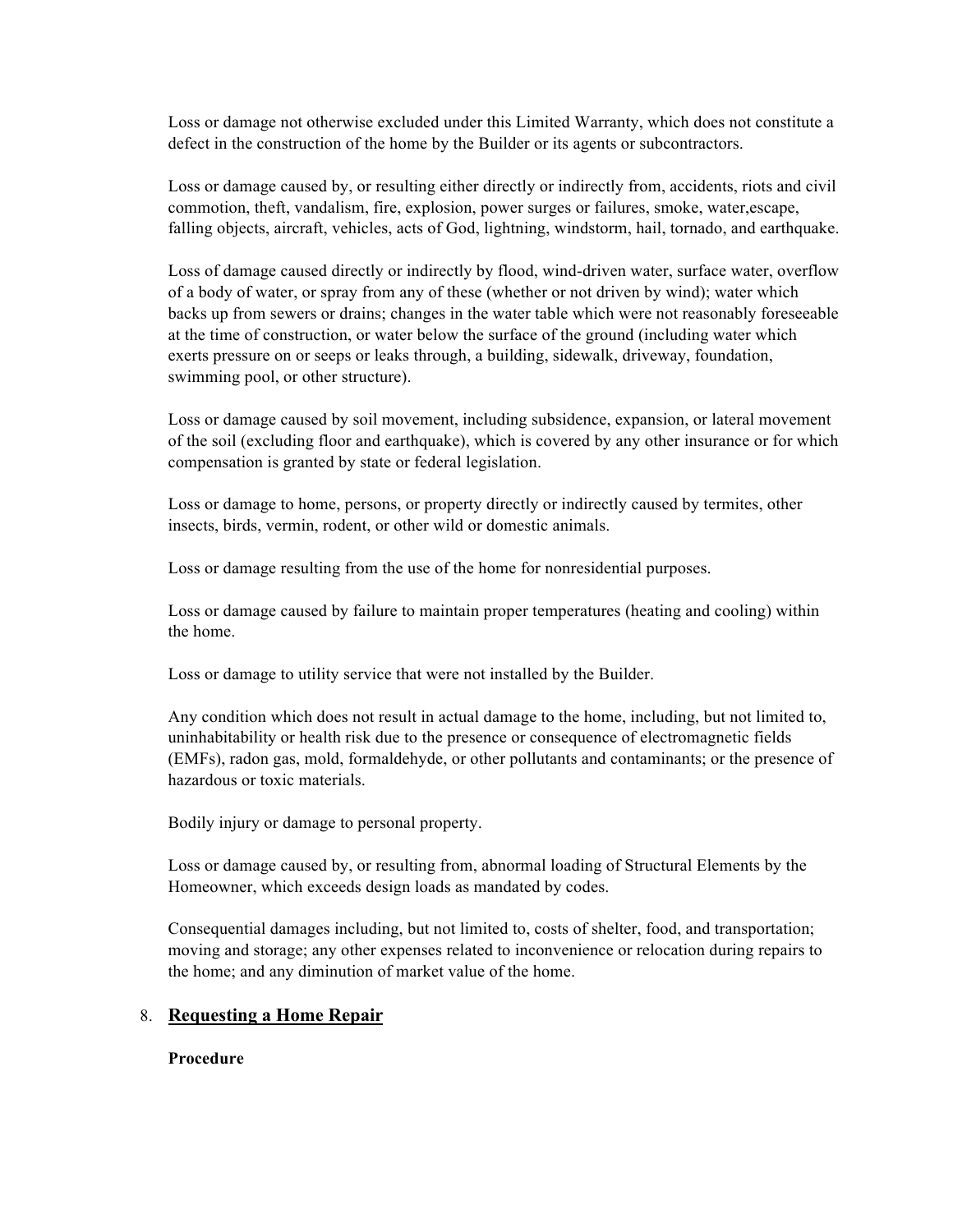If you believe there is a construction defect covered by this Warranty, you must take these steps:

**Step 1** – Contact us. Contact us with details of your concerns as soon as possible. Conditions that could cause additional damage, such as water leaks, should be reported immediately. Do not communicate your request to any person that is not out employee, such as contractor. Please contact our office and ask to speak with a Warranty or customer service representative. Our goal is to promptly respond to all Warranty-related requests, so if you do not receive and acknowledgment within a reasonable time, please follow up to make sure your message was not misdirected. Except as otherwise required by law, all Warranty claims must be received by us no later than one year from the closing date of your home purchase. Please note this provision does not extend the Warranty coverage period.

**Step 2 –** Allow us to investigate. We will review the information you give us and investigate your concerns. Our investigation may involve sending employees or consultants to your home to inspect the component or to perform teste or other analysis. If that is necessary, we will need your cooperation, which will often include, but not limited to, meeting us or our representatives at your home during normal working hours.

**Step 3 –** Our response. After investigating, we will inform you whether there is a construction defect covered under this Warranty. If there is a covered construction defect, we will repair or at our option replace it as provided in this Warranty. Alternatively, instead of correcting the construction defect, we may decide at out option to pay you the reasonable cost of correction.

**Step 4 –** Repair process. We will need access to your home during our normal working hours to perform the repair work. We prefer not to be in your home when you are not there, so we may ask you to be at home when the work is performed. We will state and complete the work as soon as possible based on your schedule, our work schedule, and the availability of the contractors and materials required to do the work. Your cooperation and flexibility are needed for us to complete the work promptly.

#### **Failure to Allow us to Make Repairs**

We are not responsible for any damage that occurs because you failed to allow us to timely make repairs. Additionally, if you make or pay for repairs without first notifying us of the problem and allowing us to investigate and repair it as required by this Warranty, then we will not reimburse you for those repairs.

#### **Emergency Repairs**

If an emergency condition exists that requires immediate repairs to protect the safety of occupants of your home or to prevent imminent serious damage to your home, you may make the repairs and we will reimburse you the reasonable cost of those required repairs that would otherwise be covered by this Warranty. You are still obligated to give us notice within a period of twenty-four hours, even in an emergency situation.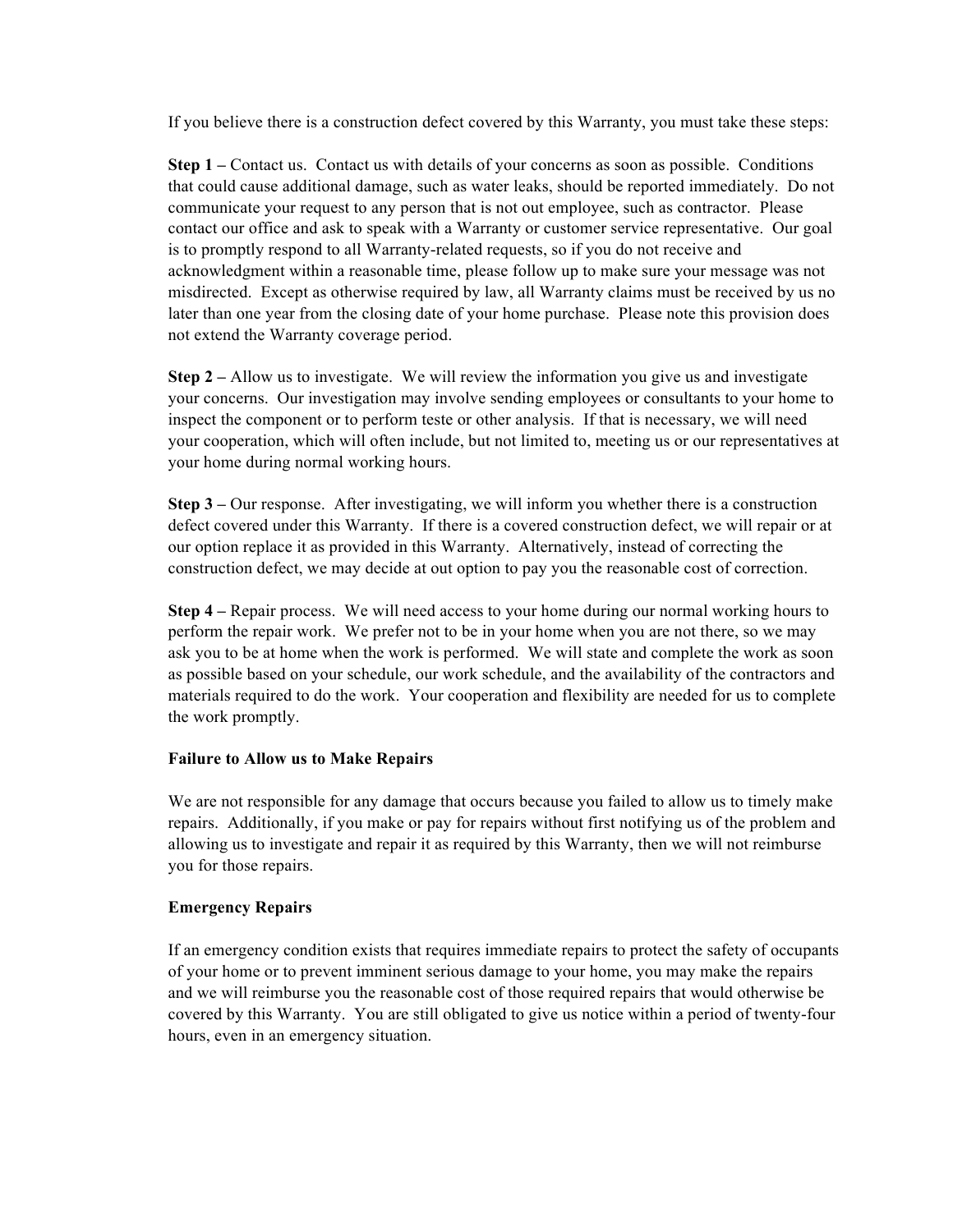#### **Repairs by or Payment from Insurance Company – Waiver of Claims**

Coverage for construction defects is provided by this Warranty, and we encourage you to submit construction defect claims to us. This Warranty, however, is not a homeowner's insurance policy, which typically provides coverage for certain property damages and casualty losses. If you receive from an insurance company or any other party payment or repairs relating to or arising from a construction defect, then to the extent permitted by law you hereby waive for yourself and on behalf of anyone acquiring rights through you, including, but not limited to, any insurance company, all subrogation claims, and other claims against us for such payment or repairs received by you.

# 9. **Waiver of Any Other Warranty's Exclusive Warranty**

To the fullest extent permitted by law, all warranties regarding your home, including, but not limited to, statutory and implied warranties, are hereby disclaimed by us and waived by you. This Warranty is substituted in place of all such warranties. This means that this Warranty is the only warranty that applies and governs your and our right and obligations related to your home and that there are not other warranties except as may be required by law.

#### **Examples of Disclaimed Warranties**

Examples of warranties that are disclaimed by us and waived by our include, but are not limited to, statutory warranties, implied warranties, implied warranty of quality or fitness for use or a particular purpose, a warranty of construction in a good and workmanlike manner, warranty of habitability, and warranty of merchantability.

#### **Non-Waivable Warranties**

You are entitled to (and nothing in this section reduces) any warranty coverage provided by law that may not by law be waived, disclaimed, or reduced by this Warranty or substituted with the terms of this Warranty. If a court determines that a warranty cannot be waived, disclaimed, or reduced by this Warranty or substituted with the terms of this Warranty by law, then the specific term in this Warranty that conflicts with the warranty term may not be waived, disclaimed, reduced or substituted will not apply, but all other terms will remain applicable to the extent permitted by law.

#### 10. **Your Warranty Procedures**

Please read the home warranty material thoroughly before your scheduled orientation. We recommend you make a list of any questions you may have on the information provided so you can ask for clarification at the orientation. This will also be the time when The Guarantee Group, L.L.C. will explain which responsibilities are yours, as the owner, and our, as the Builder. Once you have closed on your home, your warranty concerns and requests should be addressed through mail, as identified below. **Please do not contact your sales representative with warranty concerns after this point.**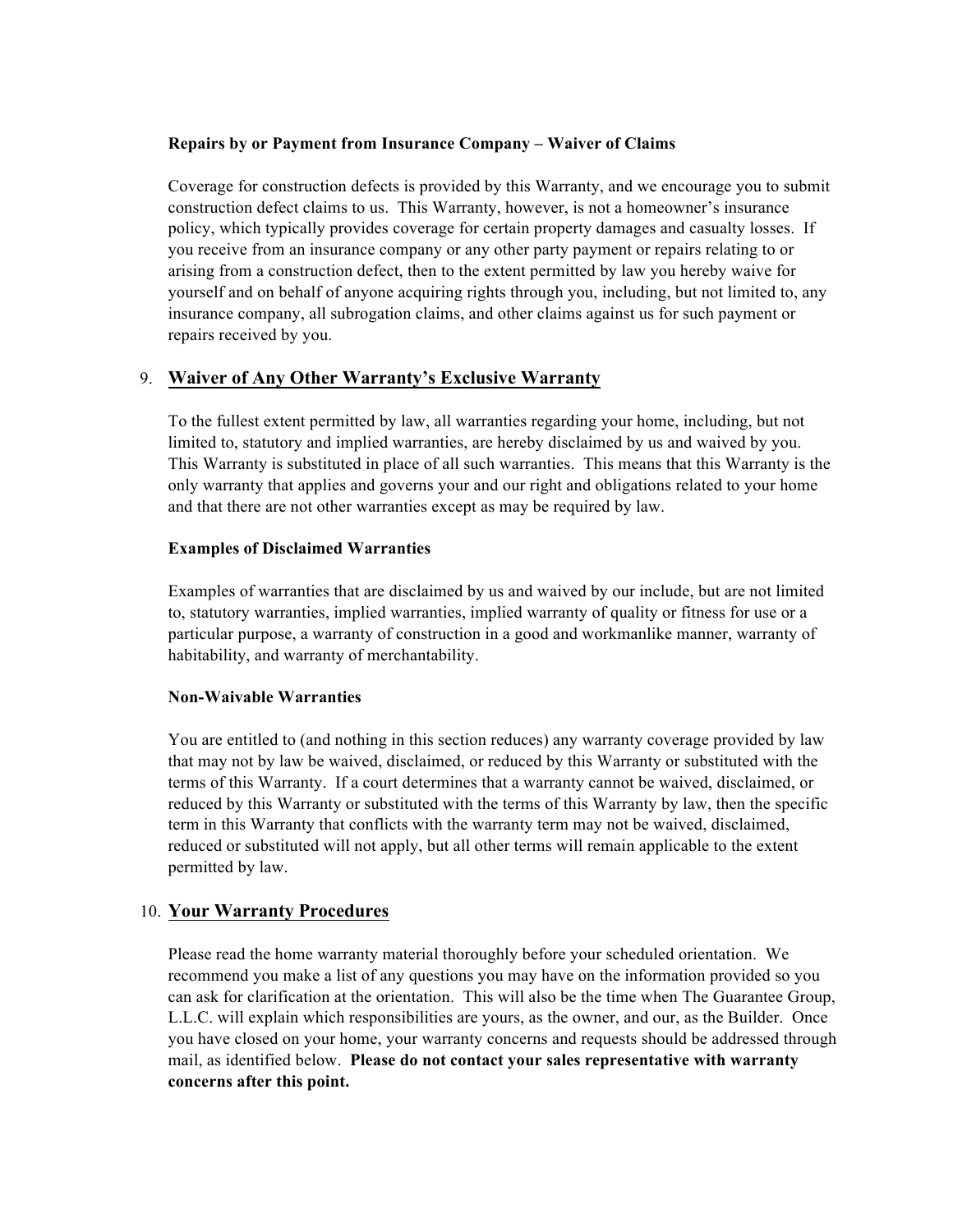- 1. The Guarantee Group, L.L.C. will provide warranty request forms at your orientation and will explain how the request process works. These forms will enable you to list items you would like to have considered for repair and will eliminate the possibility of miscommunication via a poorly written phone message and delays in our response time. If you find yourself without these forms, please feel free to send a written request for additional forms to The Guarantee Group, L.L.C. P.O. Box 139, Grand Island, NE 68802-0139. Always be sure you've included your name, address, and any phone numbers you wish to be contacted by.
- 2. All warranty service requests must be submitted in writing via mail.

# **Request should be submitted to The Guarantee Group, L.L.C**

 By the following method: Mail to: The Guarantee Group, L.L.C Warranty Department P.O. Box 139 Grand Island, NE 68803-0139 Fax to: 308-381-1285

# 11. **When warranty requests have been completed**

You, the Homeowner, will be asked to sign and date the warranty order issued to the contractor, who has performed the required tasks to repair approved requests. The contractor will then torn this work order in to The Guarantee Group, L.L.C. and it will be considered completed and "closed". Please do not ask contractors to relay messages to The Guarantee Group, L.L.C regarding other work you would like to have done. All requests must be in writing and directed to The Guarantee Group. L.L.C. only. This will ensure there are no miscommunications or misinterpretations.

# **THE GUARANTEE GROUP, L.L.XC. WILL NOT REIMBURSE A HOMEOWNER FOR ANY WORK, PRIORITY OR OTHERWISE PERFORMED ON A HOME BY ANY NON-GUARANTEE GROUP, L.L.C. CONTRACTOR OR EMPLOYED PERSONNEL.**

# 12. **Emergency Procedures**

An emergency situation is defined by unavoidable damage that will get worse if repairs are delayed.

Here is a list of examples of emergency situations:

Sewer system back-up Furnace fails to heat in the winder even after checking all the appropriate connections Air conditioning failure in the summer months Your door locks are non-functioning

# **Emergency calls: 308-381-2497**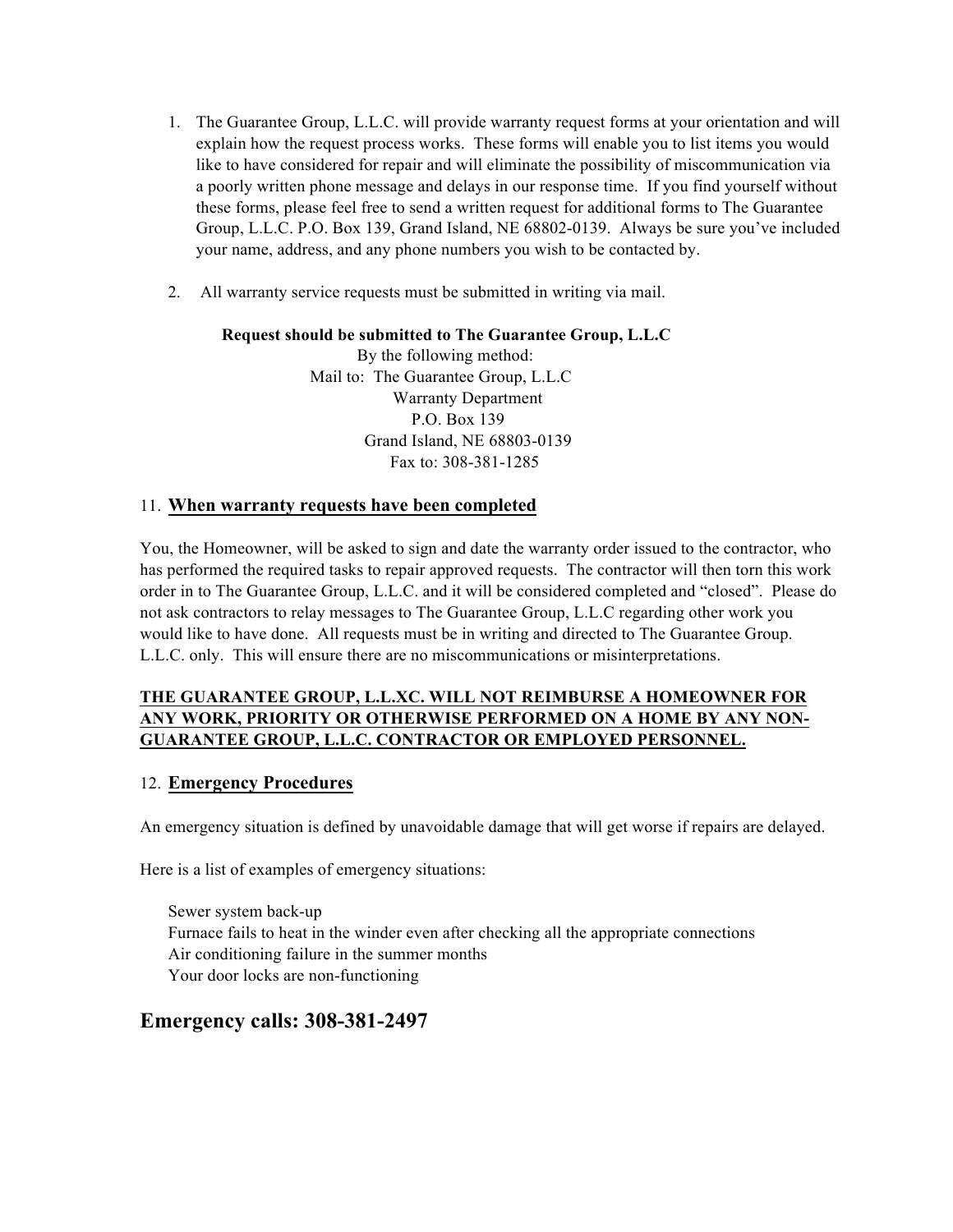Here is a list of examples of non-emergency situations:

Failure to have a key for entry A plumbing leak that does not require the water service to be shut off or does not threaten damage to your personal property A roof or window leak that does not threaten damage to any of your personal property Missing shingles Circuit breakers or GFCI outlets malfunctioning Plugged stools Garage door failure to open Foundation leak that does not threaten damage to any of your personal property

**All service requests must be submitted in writing via mail.** The exception will be emergencies, in which case you should call. You must follow-up in writing to The Guarantee Group, L.L.C. within twenty-four hours once you have made the emergency call to have documentation on file.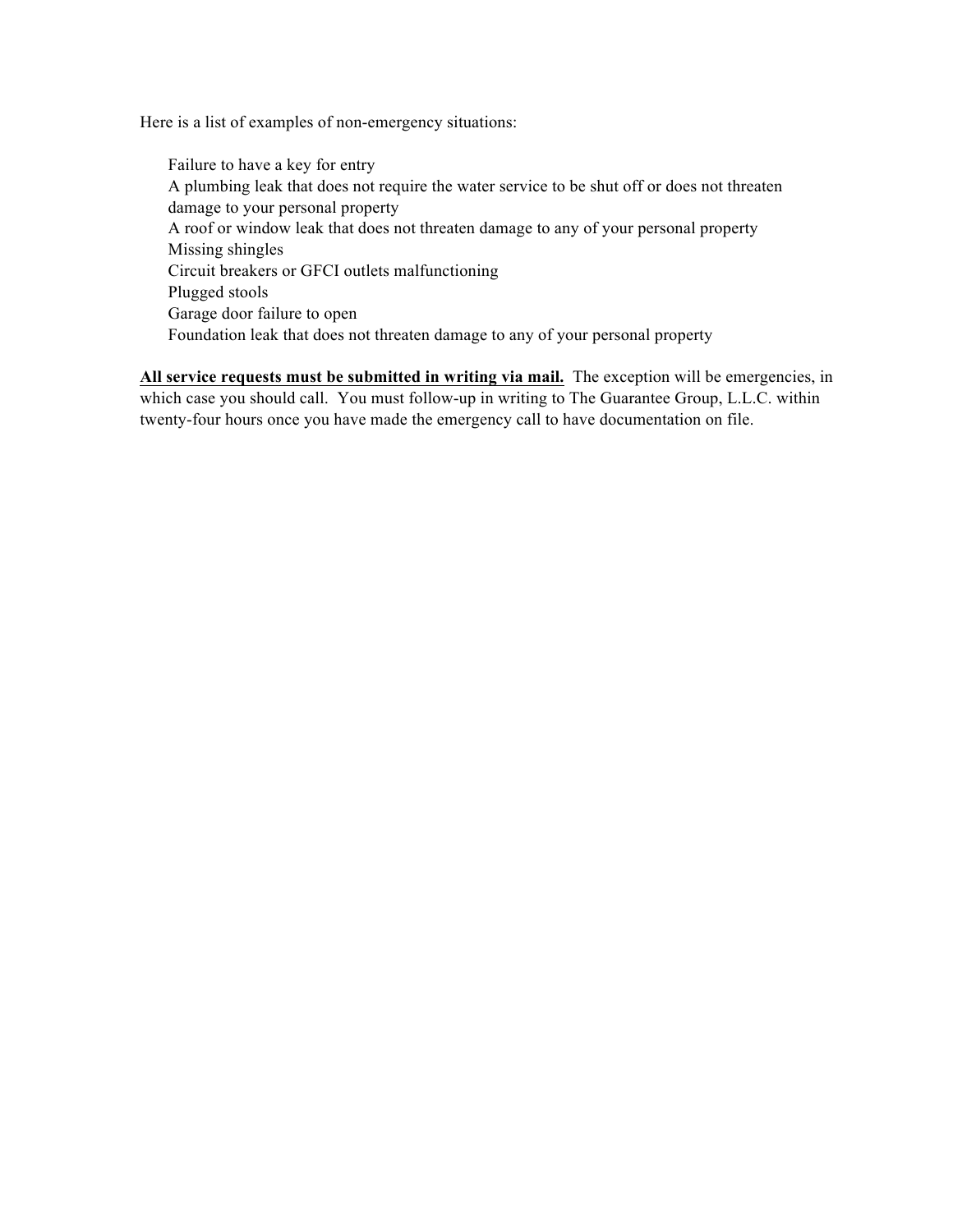# **Home Tips**

# 1. **Concrete**

All concrete is subject to changes in soil, moisture, and temperature conditions. Concrete work may be completed in the summer at high temperatures and cracks will appear in the winder, or vice versa. In addition, when frost penetrates the ground, it may raise the concrete. When warmer weather returns, the concrete will often return to its original position. These cracks, which occur in highways, as well as drives, walks, and floors, are normal and the resule of climatic conditions and other natural causes over which the builder has no control. **SPALLING/SCALING/PEELING can be caused by elements outside the contractor's control and are not covered under your warranty.**

Keep moving vans and heavy trucks off your driveway and sidewalks to avoid one of the most common causes of concrete cracks. Hairline cracks in stoops and steps cannot be prevented and are not covered by warranty. You must avoid using salt on your driveway and sidewalk during ice weather. Di-icing products usually contain materials that are harmful to concrete when left on the surface for a period of time. You may experience either discoloration, peeling of the concrete or both. Salt is also carried off the street onto your concrete surfaces under the car and on the tires.

When weather allows, caulk driveway and all other concrete cracks and joints to better avoid excess moisture getting under the slab. You should also caulk openings where concrete pulls away from the house for the same reasons. You will need to keep concrete surfaces clean and washed out as often as possible. **It is highly recommended that you use sand on your concrete surfaces to avoid slipping.**

We also recommend that you periodically seal your driveway to help guard against freez/thaw cycles and/or other conditions such as tracking of salt from the street. A penetrating-type sealer reduces frequency of application.

#### 2. **Window Wells**

Maintain your window wells. Don't allow trash or mud build up in window wells to occur. Window well needs to be clear of debris for proper drainage.

# 3. **Site Drainage and Settlement**

Grades and swales have been established by the Builder to ensure proper drainage away from the home. If the Homeowner modifies these areas with additional grading, planting, concrete, or any other obstructions, the Homeowner will therefore be responsible for drainage. In addition to maintaining your sod, it is also the homeowner's responsibility to maintain a high grade around your foundation that **slopes away** from the home. Do not create water pockets next to the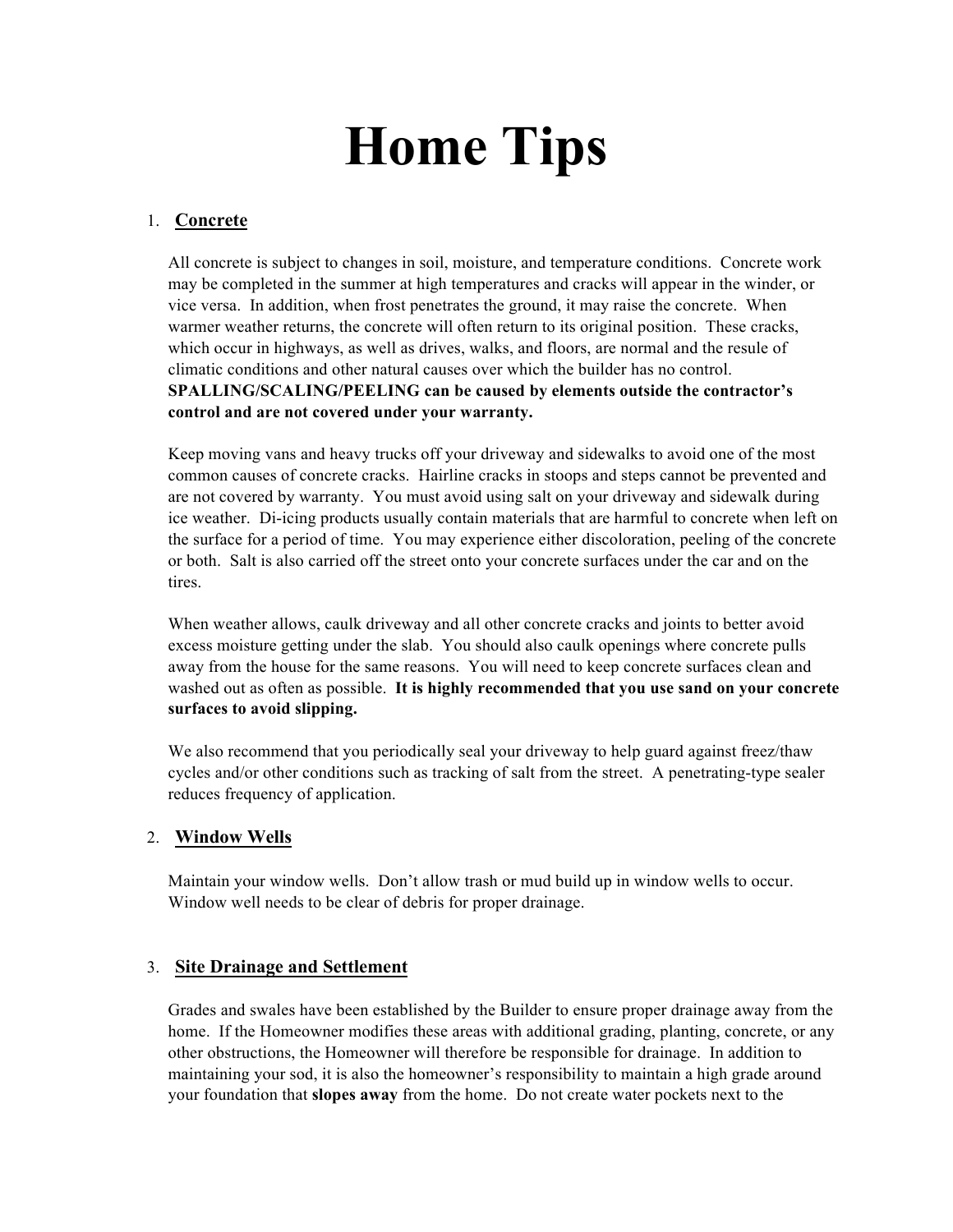foundation with flower beds, shrubs or other plantings. We recommend any underlayment material you use must be the type that will allow water to drain through it rather than act as a barrier which traps it. Positive drainage must be maintained at all times. Downspout extensions must be used as provided to help maintain the concentrated flow away from the home. Foundation must be waterproofed prior to any planter areas of any grade raised next to the foundation. No grading determination can be made during frost or snow conditions. If the Homeowner adds a pool, the Builder will no longer be responsible for drainage. Keep the grade maintained around your foundation to provide proper slope even after a minor settlement. Neglecting to act on a small area will lead to a larger problem and possible leaks of your foundation. It is you the owner that needs to address this problem to ensure proper drainage at all time.

# 4. **Warranty for Trees and Shrubs**

All trees and shrubs are guaranteed for a period of one year from the date of installation. Only **one** replacement is allowed under this guarantee. This guarantee is provided by the company that installed them. All warranty claims will be handled at the discretion of the company. The Guarantee Group, L.L.C. will not process and/or warranty any requests for the trees and shrubs. **The landscaping company will make a periodic check of the trees and shrubs planted in your yard and will replace dead trees at their sole and absolute discretion.**

# **Exclusions to Warranty – VERY IMPORTANT!!**

The guarantee is void o all material that fails to grow due to neglect, damage, or acts of nature. This guarantee is also void if the homeowner alters in any way the mulched area around the base of the tree. Alterations may include, but are not limited to: adding soil to the base of the tree, adding any type of ground cover rock, constructing any type of retaining wall whether made from brick, cement, or wood, adding any additional plant material such as annual flowers, perennials and shrubs.

# 5. **Sprinker Systems**

Contact the landscaping company for any problems with the sprinkler system. Please review the sprinkler system owner's manual regarding proper operation, care, and maintenance for your sprinkler system. Should you ever require warranty or service work, this information will be helpful. Many minor adjustments can easily be accomplished by reviewing the sprinkler system owner's manual. For other services and warranty work you will need to contact the landscaping company directly.

Sprinkler systems can create excessive moisture under concrete drive and cause them to heave. **Excessive watering in the late fall is NOT recommended** as serious damage to your exterior concrete surfaces can occur. Sprinkler heads should be turned to spray away from your foundation at all times. It is the homeowner's responsibility to maintain the sprinkler system to spray from the foundation and avoid damage to their exterior concrete surfaces: cutting back the watering schedule from the initial 2 weeks of establishing your new sod: and, adjusting watering schedules according to weather conditions.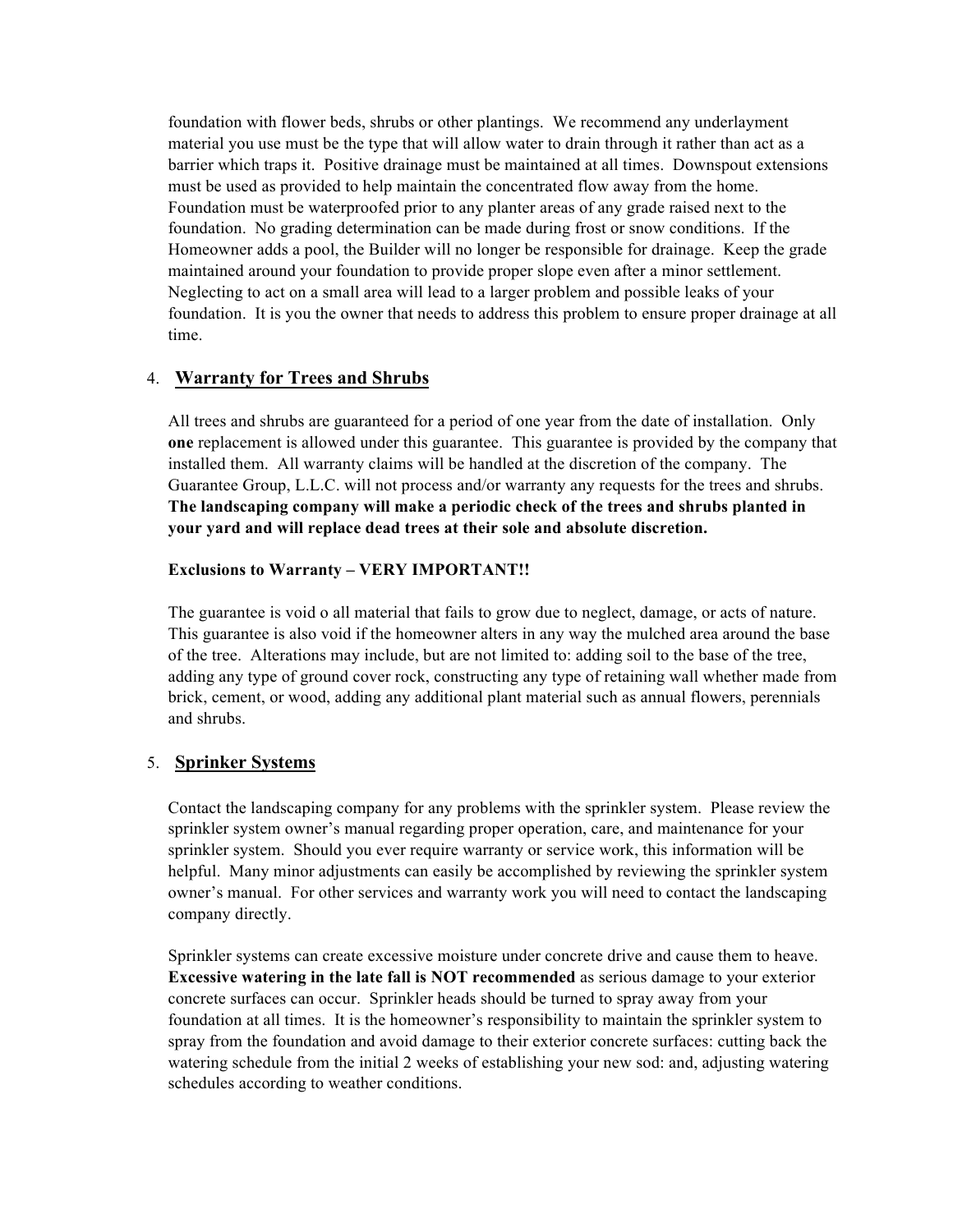# 6. **Lawn**

**The most important watering of sod occurs within the first 12 hours after it is laid. This responsibility is your and is 100% necessary to ensure the root system can become established and your lawn will be green and lush.** Either extreme heat or cold weather may take extra homeowner maintenance. The sod needs to be saturated to totally eliminate the air pockets under the sod. Follow-up watering must be adequate to prevent undue stress until the root system gets established. New sod is dry and needs water to establish its root system. Watering two to four times a day for one to two weeks is required. Not doing so will leave your yard stressed and weeds will begin to establish in your yard. **Contact a reputable lawn and garden center when ready for fertilizer to ensure the right product application rate.** Maintain your yard by proper yard maintenance which includes mowing at least weekly during the growing seasons, and maintain proper drainage at all times to prevent water leaks or standing water.

# 7. **Roofing**

**IMPORTANT!!** To prevent melting ice from entering the home, snoe and ice should be removed from overhangs. Heavy snow loads may also increase the risk of ice damming by blocking the ventilation system for the roof. Roofs should be maintained to prevent blockage of the roof ventilation system. Keep gutters clear of debris and other materials. Contact homeowner's insurance agent in the event of abnormal weather or storm damage.

#### 8. **Gutters**

**IMPORTANT!!** To maintain gutters and downspouts, inspect the gutters and downspouts on your home at least twice a year, preferably at the start of spring and during the fall. The following guidelines will help you maintain the gutters and downspouts.

- 1) Remove all debris from gutters and downspouts as needed. Keeping gutters and downspouts clean will help slow down the deterioration process, a major problem that eventually causes leaks.
- 2) Check the elbow where the gutter connects to the downspout. Remove and check the elbow, and clean any obstructions.
- 3) Look for the source of any leaks in the gutters and downspouts. Look for cracked caulk at the end caps and between the elbow and the gutter.
- 4) Maintain proper placement of downspout kickers. **Care must be taken not to block the end of or to reroute the downspout kicker.** Maintain original placement of downspout kicker for proper drainage of yard. Downspout kicker must **not** be placed inside of landscape.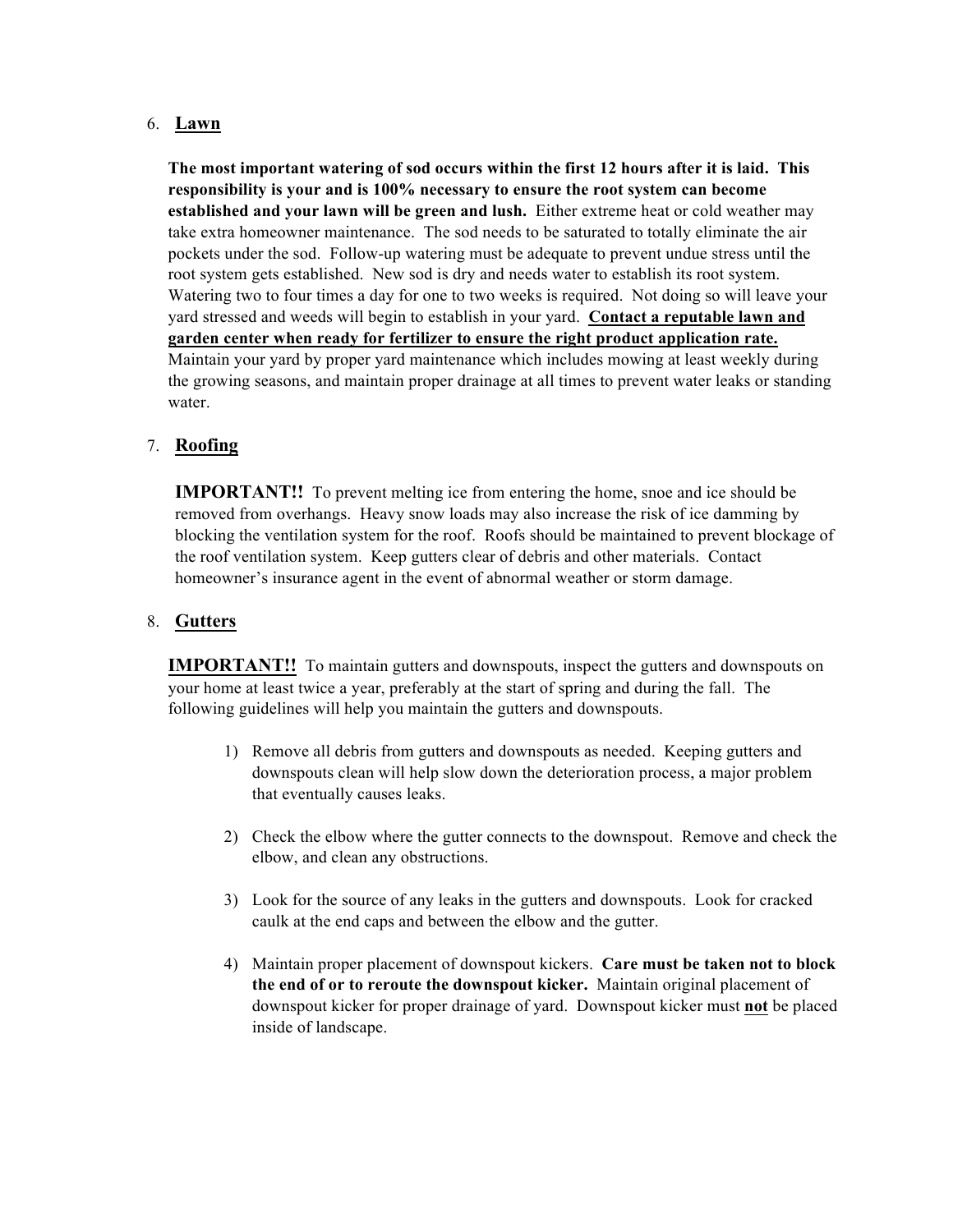# 9. **Exterior Siding and Trim**

Maintain exterior paint and caulking to protect material from exposure to moisture and rotting. Caulking and painting should be inspected annually.

# 10. **Decks**

Treated wood has the best protection against rot, fungal decay, and termite attack. However, to get the most out of your deck a regular maintenance program is necessary to minimize the effects of the weather. Whenever a project is built with treated wood and exposed to the weather, certain inherent properties of the wood become evident.

The characteristics natural to wood include:

- Checks, splitting, bowing, cupping, twisting, and grain separations occur as wood is exposed to alternating cycles of wetting and drying.
- Bowing, crooking, cupping, and twisting may also occur in varying degrees depending on stresses released by initial sawing of the lumber and moisture absorption.
- Color fading occurs when wood is exposed to ultraviolet rays of the sun.

Application of a weather resistant finish is highly recommended. Application of a quality, clean water repellent or semi-transparent stain that contains a water-repellent will help minimize the cycles of moisture take-up and loss the wood goes through outdoors. A maintenance program is necessary to minimize the effects of the naturally occurring elements of the seasons.

# 11. **Doors**

Your exterior entry doors have an adjustable threshold which is designed to be adjusted to eliminate any drafts.

Threshold adjustment: Proper adjustment has been obtained when you can pull a piece of paper through the gap between the threshold and the bottom of the door with even resistance across the opening. Adjusting the door too tight will make it difficult to close during severe cold and will wear and tear the bottom door seal prematurely.

**IMPORTANT!!** To maintain your entrance doors, inspect all exterior doors each spring and fall to confirm that the weather stripping is fastened tightly. Use aerosol lubricant on squeaky hinges and sticking locks. Apply silicone to door hinges to minimize any grinding. Wood doors, jams and trim should be scraped, sanded, and sealed if the paint begins to peel. Caulk any cracks with elastomeric caulking. Inspect the transition between the jam and the threshold every three months, and caulk as needed. Check the seal base of the door for rips, tears, and excess water.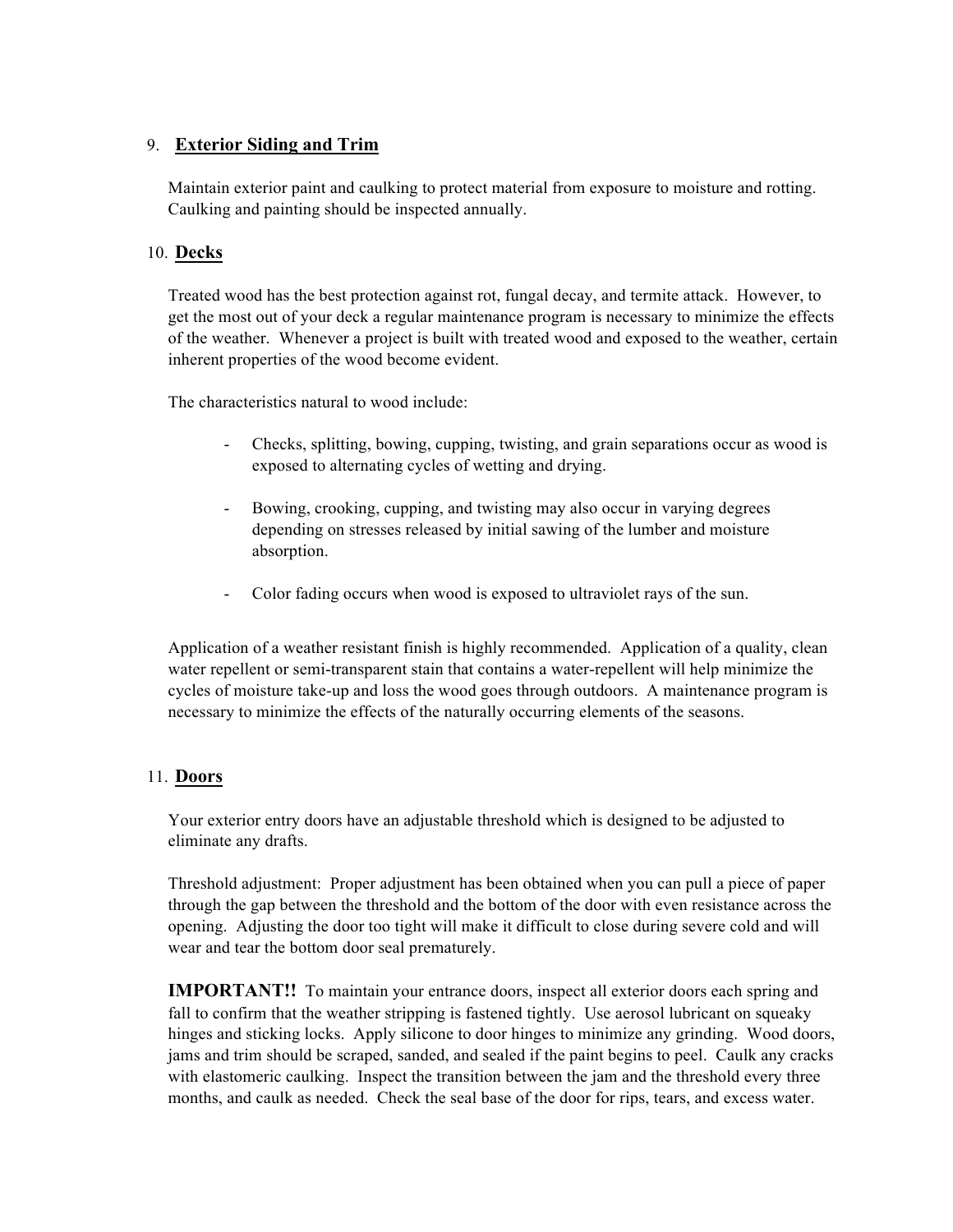Check the screws on the threshold. Tighten them if they stick up, so they don't damage the door seal. If you see the black residue of iron around door hinges, you can remove the iron residue with a magnet behind a cloth or by lightly wiping with a damp sponge or clean cloth. This residue is a by-product of the friction created when the hinges open and close. To maintain your sliding glass doors, always keep the tracks clean of debris. Apply a very small amount of oil periodically at both the bottom of the door and at the lock mechanism. Apply silicone lubricant to the tracks. It's important to take special care of the tracks of aluminum sliding glass doors. Make adjustments to the threshold if the door doesn't slide properly, such as if it drags on the sill or is difficult to open.

#### 12. **Garage Doors and Opener**

Steel insulated doors offer durability and low maintenance. The exterior face of the door is constructed from hot-dipped, galvanized steel, coated with a bake-on base coat and a polyester top coat. The interior has an added polystyrene insulation layer that adds thermal efficiency and improves the smooth and quiet operation of the system. If touch-up of this exterior finish becomes necessary, touch-up paint is available from the supplier. **Your rubber weather seal on the door bottom has additional material rolled into the ends. This can be unrolled as needed when the weather seal shrinks in length with age. The door has a limited 20 year warranty against section rust-through and cracking, chipping, and peeling of the finish coat.** There is a 1 year warranty for workmanship, material, and installation. See the manufacturer's warranty for more specific information. Contact Overhead Door Company of Grand Island at 308-389-3667 for specific instructions if you are considering painting the door. The garage door opener is plugged into a GFCI outlet which could trip and cause a loss of power to the opener. Reset the GFCI for power for your opener or pull the release cord to manually lift the door open. Homeowners should have a key at all times for front door entry, so in the event you have lost power to the opener and it will not open a homeowner can still get access to their home.

#### A. **Garage Door Operates Improperly**

The Homeowner can expect the garage door to function properly. In the case that the garage door does not operate properly, The Overhead Door Company, for a period of one year, will correct or adjust the door as required.

#### B. **Leak Through/Under Garage Door**

Garage doors are not intended to provide a weather-tight seal. Under high wind conditions and storms, it is normal for some elements to leak through, around, or under the garage door. The Overhead Door Company, for a period of one year, will make needed adjustments.

**IMPORTANT!!** To maintain your garage door, inspect the door and opener at regular intervals for signs of wear and improper alignment. Check cables, roller, and hinges for signs of wear every three months. Tighten any loose hinge screws. Lubricate all hinges, rollers, and moving parts every month with light oil or spray lubricant to reduce noise and add to their life span.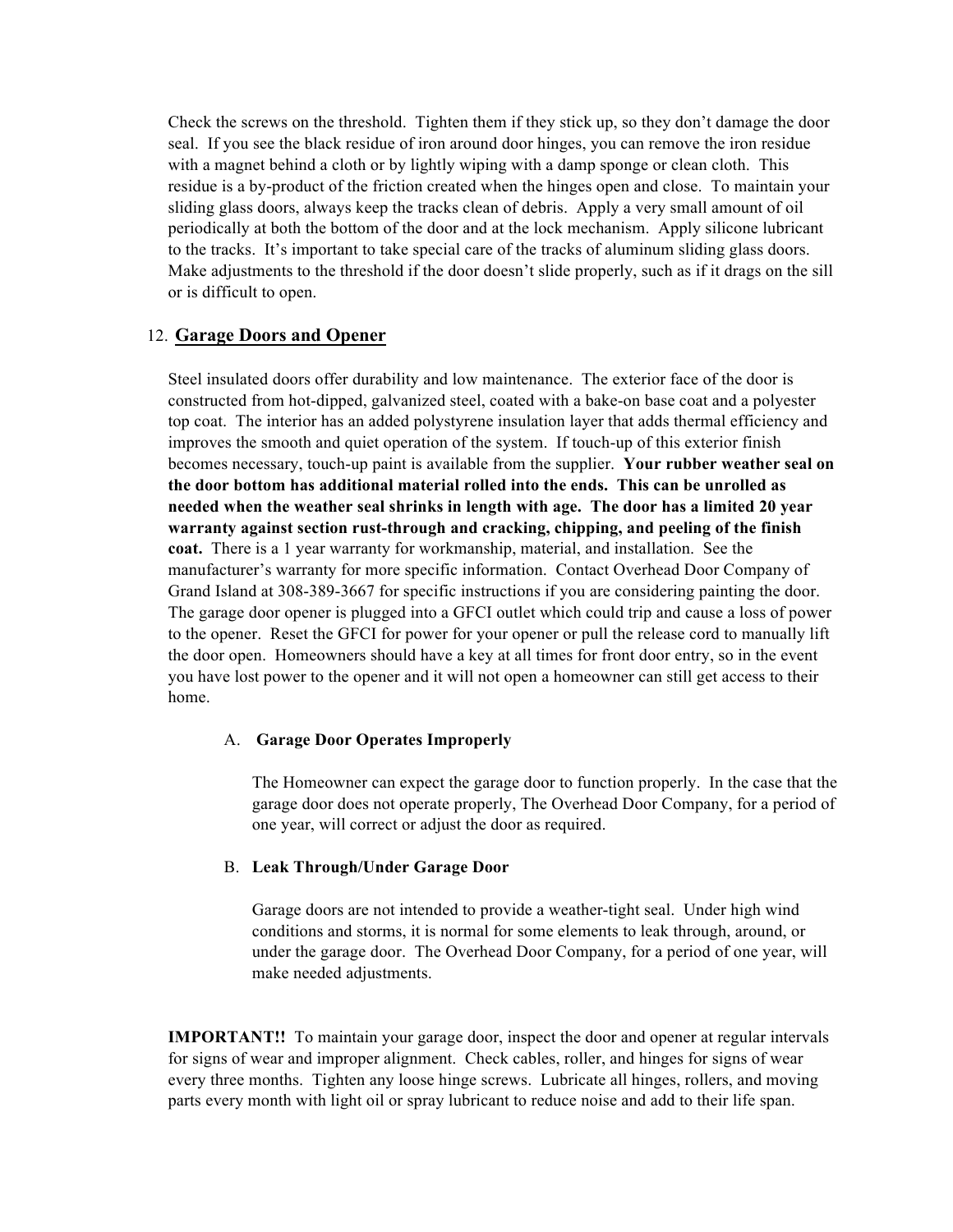Never lubricate the chain or screw drive. It is lubricated by the manufacturer; aftermarket lubricants can cause it to slip.

# 13. **Windows**

#### **Pella Windows**

Please review the Pella window owner's manual regarding proper operation, care, and maintenance for your windows. Should you ever require warranty or service work, this information will be helpful. Many minor adjustments can easily be accomplished by review the Pella window owner's manual.

Windows should be properly adjust and balanced. Normal maintenance by the Homeowner includes keeping the tracks, channels, and operating mechanisms clean and lubricated. For most windows, Homeowners should use a dry silicone spray lubricant on the tracks once each year. Windows will collect condensation on their interior surfaces when high humidity within the home turns into water on the colder window surface. The Homeowner is responsible for controlling interior temperature and humidity to avoid condensation. Draperies and blinds should be left open to encourage air circulation and even temperatures during periods of cold weather and high interior humidity. Large temperature variations from interior to exterior may cause condensation even with low interior humidity.

# 14. **Drywall**

The walls have been finished with a light texture. Cracks in the drywall of your new home are almost a certainty because of the expansion and contractions taking place within the walls and ceiling of the house which is normal. There is nothing serious about this cracking and is generally more prevalent in the fall or springtime when your home typically goes through moisture changes. These cracks are covered once during the year and again at the end of the warranty year if it is necessary. It is the Homeowner's responsibility to repaint and redecorate. Certain brands of candles when burned with an "untrimmed" wick will produce a noticeable amount of soot. This black residue will be noticeable on the walls, ceiling, and cold air returns. Damage from this condition is not warranted.

# 15. **Merillat Cabinets**

#### A. **Wood Cabinet Finish Variations**

All wood in any finish will exhibit color changes when exposed to light. All wood cabinets are constructed using different pieces of wood, and each piece will differ in color as well as change color in different ways. This color change is caused by variations in the minerals and acids from the soil and other conditions created by the growth environment of a tree. There variations in graining and color are characteristics of a natural wood cabinet and are not considered defects. Wood has these variations, and these variations are not coved by the Warranty.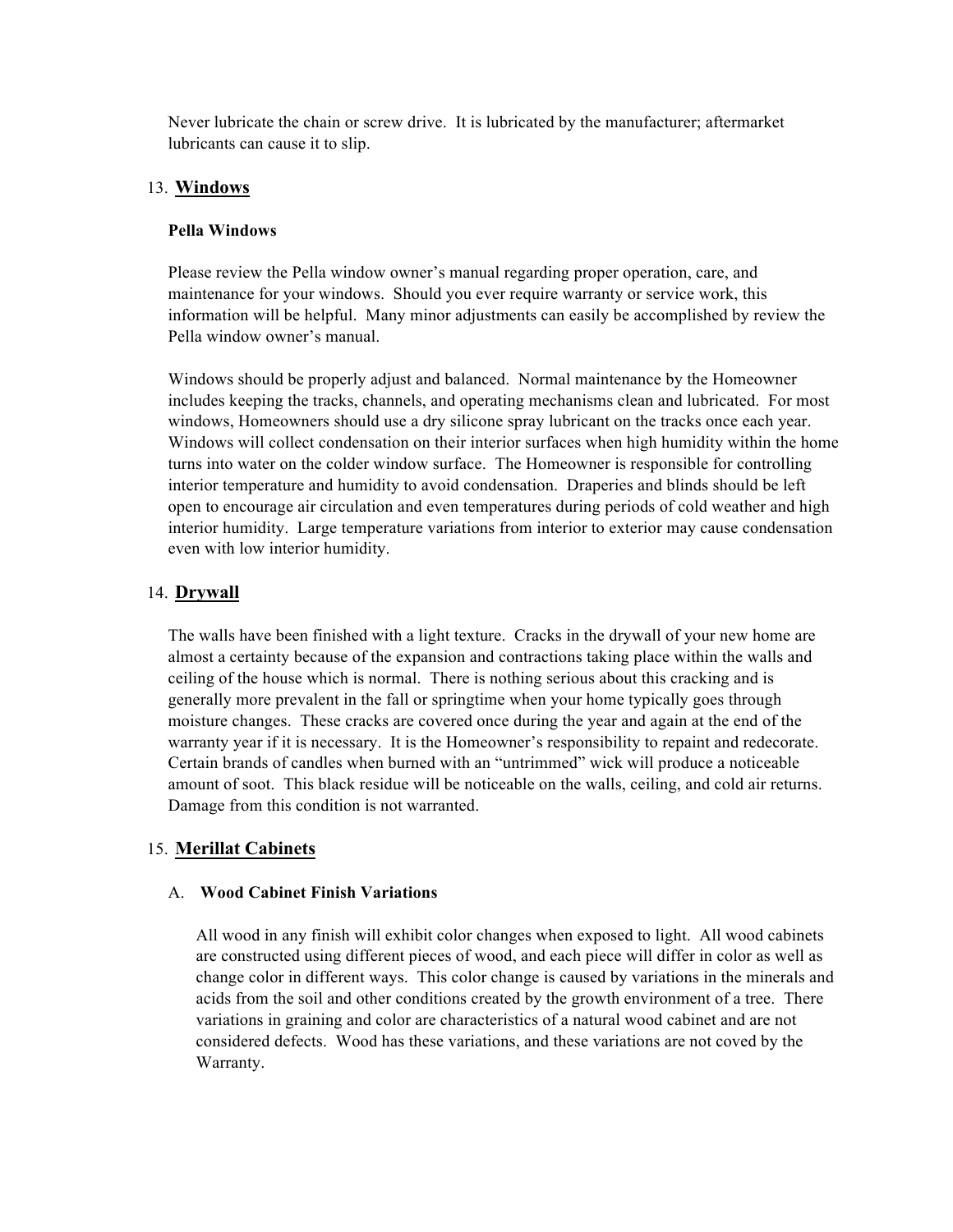#### B. **IMPORTANT!!**

To maintain your cabinets, check the caulking around sinks and backsplashes to prevent water damage to the cabinets. Use silicone spray lubricant periodically on drawers and hinges to improve operation. Follow the manufacturer's recommendations to clean and polish the cabinets once or twice a year. Clean spills immediately. Use a clean cloth and soapy water. Wipe the cabinets dry after cleaning. Avoid excessive moisture on wood cabinets. Use a mild soap and warm water to clean cabinet hardware, such as doorknobs, and drawer pulls. Dry hardware with a soft cloth. Don't use detergents, soap pads, steel wool, paste wax, or polishes that contain silicone on your wood cabinets. An opening between the rail and style in a joint will occur as wood expands and contracts, leaving doors and drawers appearing warped. Both of above situations occur as the wood is expanding and contracting as well as the house itself settling. Cabinets should go through the full 4 seasons to allow these conditions to stabilize. Cabinet doors and drawer fronts should not warp if proper levels of humidity have been maintained in the home. Both cabinet doors and drawers have adjustments to keep them operating properly.

# 16. **Kitchen Laminate Tops**

Laminate is generally a carefree surface, although it is subject to extreme heat, chipping, and scratching. Damage not discovered at the walk thru and identified on a punch list approved the The Guarantee Group, L.L.C. will not be covered under warranty. Abrasive cleaners or cleaners with bleach should not be used in cleaning or stain removal as they can leave small "bleached" spots on the surfaces.

# 17. **Floor Coverings**

#### **Carpeting:**

Your carpet is stain-resistant and may have semi-trackless qualities. Therefore, care and cleaning of carpeting, in the proper manner, is essential to prolonging its life and appearance. Leading manufacturers recommend daily vacuuming in any traffic area to help prolong the life of your carpet. We strongly suggest you contact Carpet Plus in Grand Island, NE if you have any questions as to the maintenance of your carpeting.

#### A. **Carpeting Loose or Wrinkled**

The Steffen Floor Covering (308) 380-0029, for a period of one year, will re-stretch or re-secure wall-to-wall carpeting that has detached or loosened from the point of attachment.

#### B. **Gaps in Carpet Seams**

The Steffen Floor Covering (308) 380-0029, for a period of one year, will repair gaps in carpet seams that are readily visible from a standing position.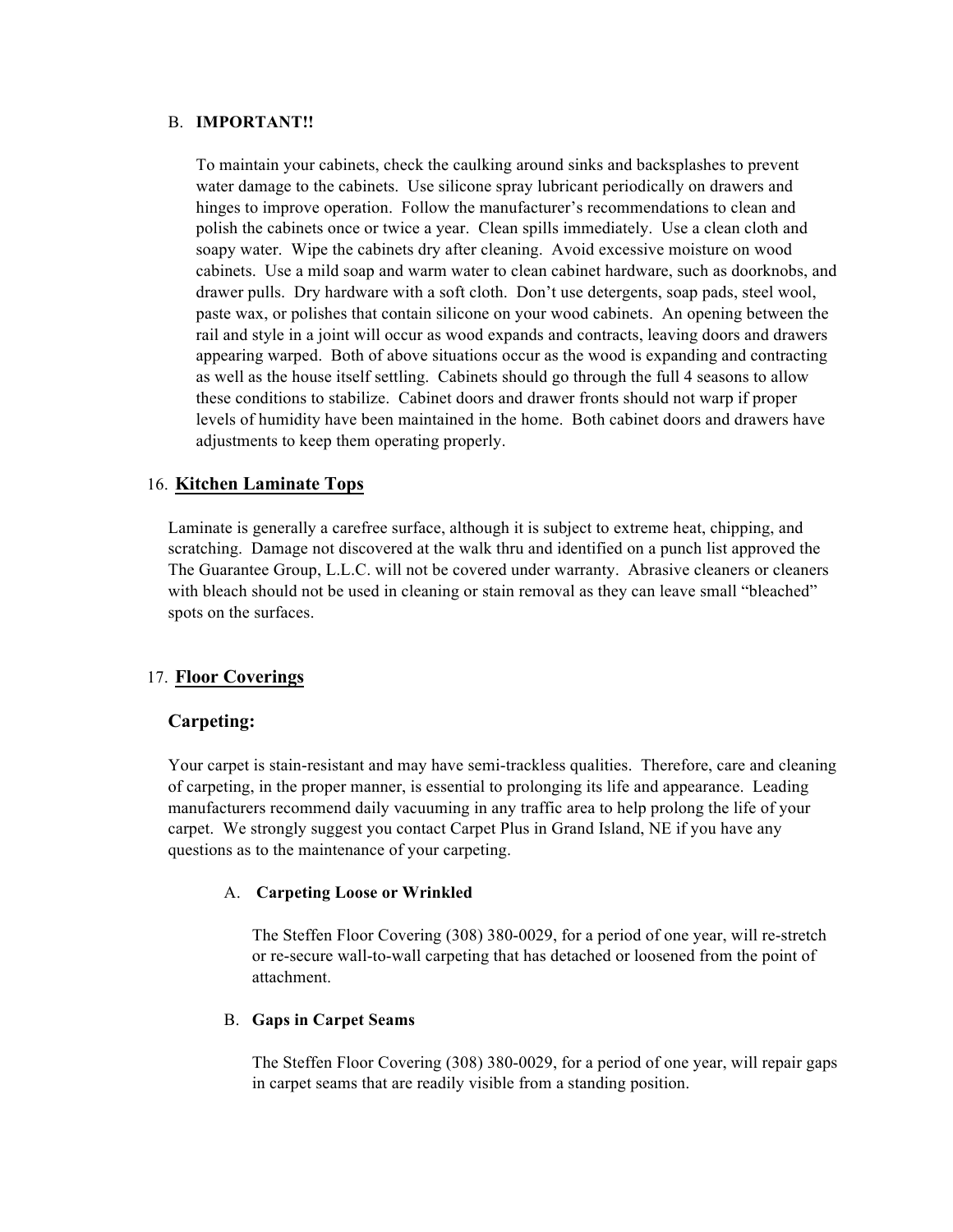#### C. **Carpet Spots and Fading**

In cases where fading, staining, or discoloration in the carpet occurs because of a carpet defect, the manufacturer's warranty will apply.

Care should be taken in selecting a carpet cleaning service, when it becomes necessary, because these different fibers require very specific cleaning instructions. We recommend a "spot" cleaner for your carpet – consult with Carpet Plus for additional information.

# **Vinyl Floors:**

To be sure you'll enjoy your floor for many years, the following care tips will help keep your floor looking its best. We recommend you do not use "soap-based" detergents, abrasive cleaners, or "mop and shine" products. Use of these products may leave a dull film on your floor. We recommend a rinse-free product – "Mannington Rinse Free Cleaner" available from any home improvement center. We recommend plywood panels to protect the floor from scuffing and tears when moving furniture and appliances. Avoid wearing spiked heels on your vinyl floor. Heels can exert concentrated loads enough to dent the underlayment under the vinyl floor. Your vinyl could become yellowed from common items such as ketchup, mustard, hair dye, shoe polish, plant fertilizer, pets, and more obvious, colored markers. Irreparable damage may be caused by rubber or latex backed rugs or mats. They can cause your vinyl to discolor, usually leaving a yellow "stain". Stain removal questions should be directed to your installer. Vinyl floor brochures are available upon request from Carpet Plus should you have questions beyond what has been covered above.

**IMPORTANT!!** Heavy objects, such as appliances, should not be dragged or slid across vinyl tile surfaces as they may cause damage to the flooring. Damage to floor coverings caused by such actions is not covered under the Warranty.

# 18. **Locks and Doors**

If a door knob becomes loose tighten the two screws for a proper fit. Don't over tighten the screws, doing so will strip the threads. To unlock the privacy locks you simply inset the key into the key hole until you can turn the door knob. With seasonal changes doors could start to rub the jams. This problem should correct itself during the first year. Doors should not be cleaned with any chemical cleaners which could remove the finish.

# 19. **Electrical**

# **Circuit Breakers:**

The wiring in your home is designed to meet building codes and safety standards. Circuit breakers are the safety devised of your electrical system. If a circuit breaker trips, it may not trip all the way in the panel. To reset it, it must be turned off and then turned back on.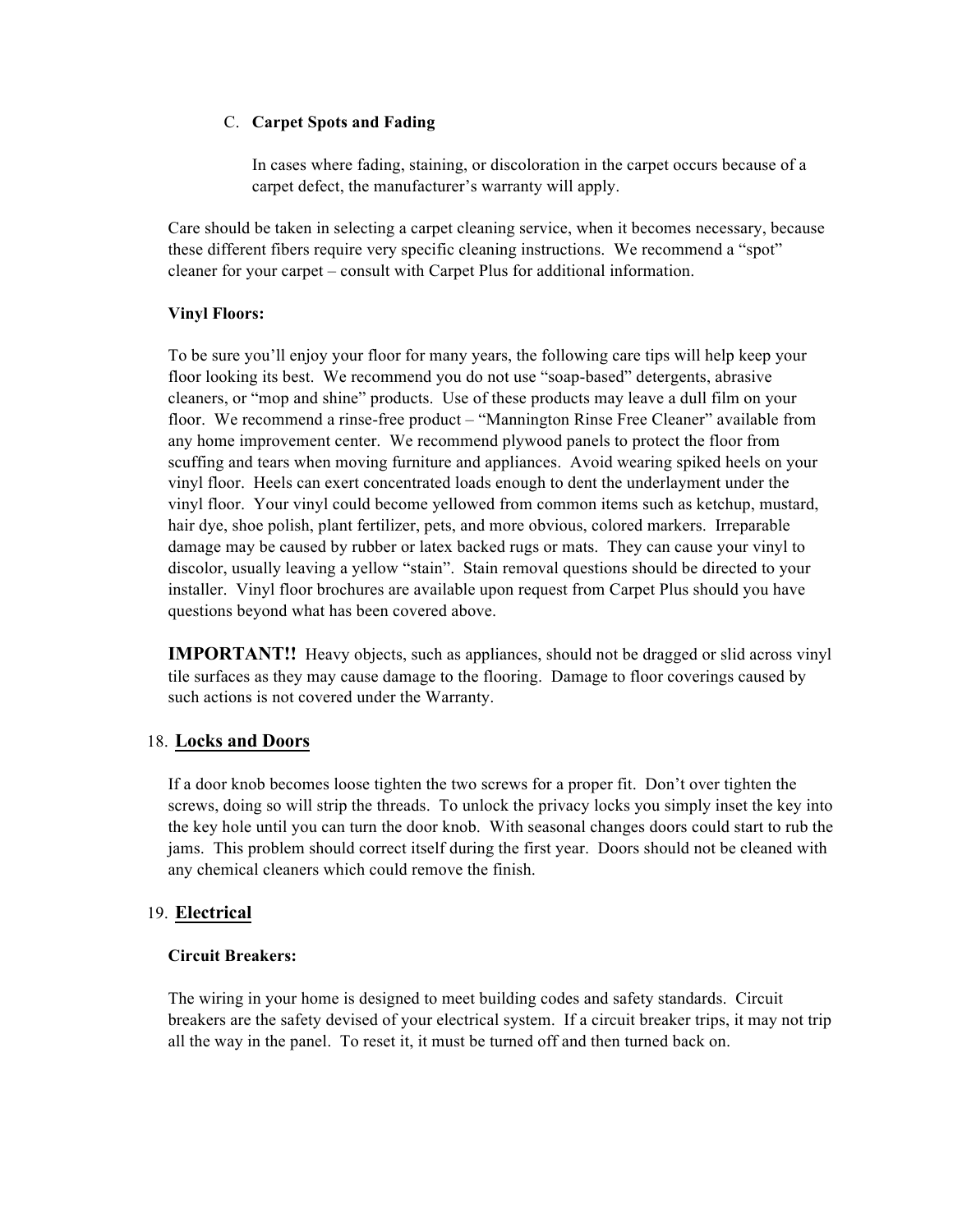Some common causes of trip are:

- 1) Too many appliances plugged into one circuit.
- 2) Short circuit from defective fixture, switch, plug, or extension cord.
- 3) A defect in an appliance or motor.
- 4) If a circuit continues to trip, call Sir Electric at 308-382-3591

# **Protected Outlets:**

**To prevent injury, your bath, kitchen, exterior outlets, sump pumps, garage door opener outlet and garage outlets are on circuits that shut off when grounded.** To resent these outlets, push the Re-Set button on the appropriate outlet. The devise is so sensitive any badwiring on an appliance will trip the outlet. Frequently test these outlets by pressing the "Test" button, which should in turn trip the "Re-Set" button. Freezers or refrigerators should not be plugged into the protected outlets. Please note locations of protected outlets and how to reset them during your walk-through orientation.

# **Bedroom Electrical Circuits:**

An Arc Fault Circuit Protector protects all outlets in the bedrooms. Check electrical panel to resent arc fault breakers (move to off position and then proceed to on). If the breaker continues to trip, check all cords and plugs for damage.

#### **Light Fixtures and Fans:**

Light fixtures should not be removed by anyone other than a competent electrician. Don't tighten screws holding globes too tightly (loosen one turn) as the heat from the light can expand the glass and crack the globe. Ceiling fans, if added at a later date, should not be mounted to a plastic electrical box due to vibrations; therefore, a reinforced mounting system should be used.

#### **Telephone Wiring:**

Telephone wiring is provided in the most common locations in your home. The interface wiring is provided for the phone company and you may need to confirm this when ordering your phone hookup.

# A. **Fuses Blow or Circuit Breakers Trip**

Fuses should not be blown and circuit breakers should not be tripped under normal use. Sir Electric, for a period of one year, will correct circuit breakers that trip excessively under normal use.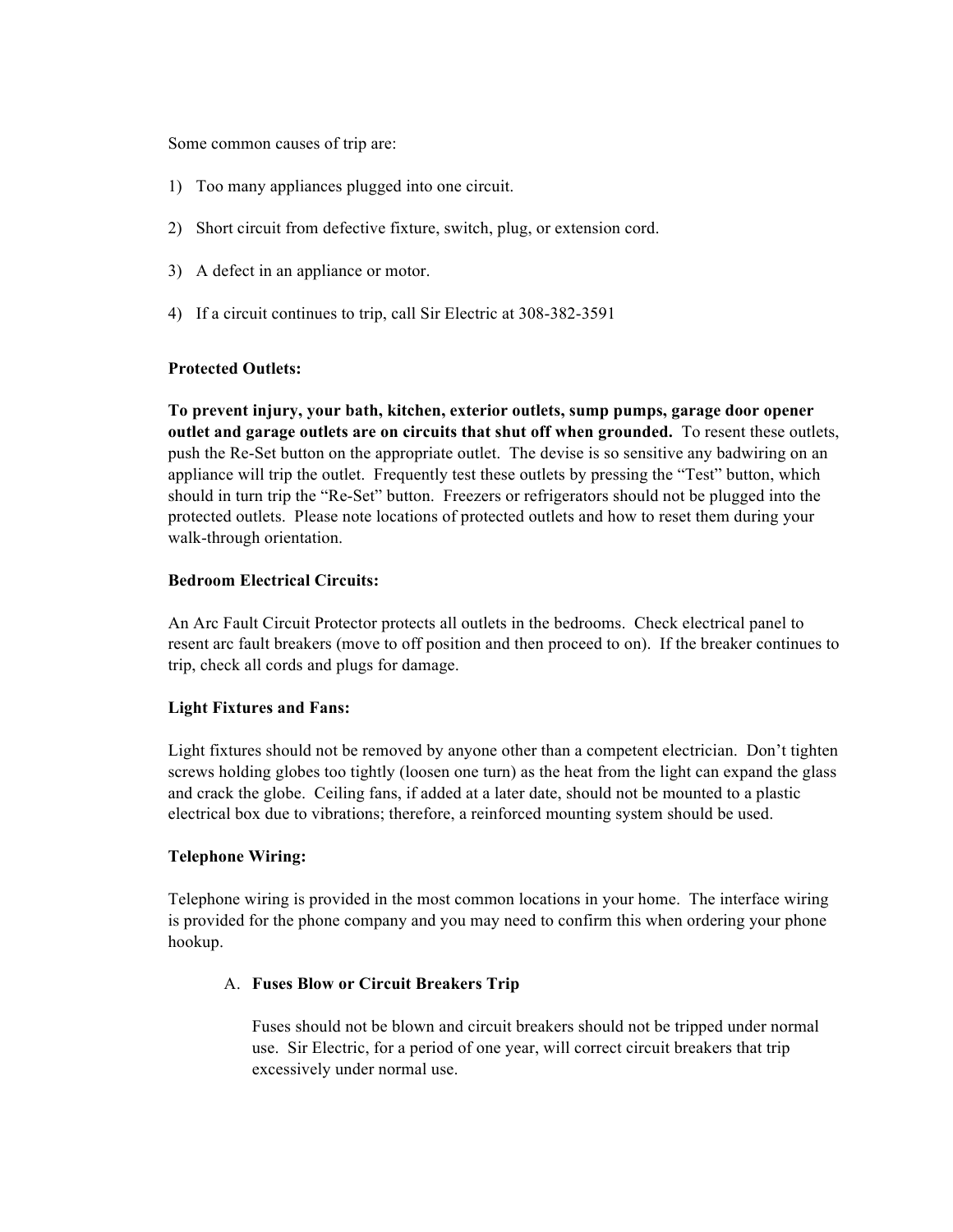#### B. **Electrical Outlets, Switches or Fixtures Malfunction**

Sir Electric, for a period of one year, will correct outlets, switches, or fixtures that malfunction. In situations where lights dim and flicker, please note that voltage entering the home is controlled by the local utility transmission service and may fluctuate based on variances in power generation and useage.

#### C. **Ground Fault Circuit Interrupter (GFCI) Trips Frequently**

Ground fault circuit interrupters are safety devises installed as part of the electrical system to provide protection against electrical shock. These sensitive devices detect potentially dangerous "ground faults" in small appliance and extension cords. Sir Electric, for a period of one year, will replace any failed GFCI device that fails to reset. The Homeowner is responsible for repairing any device that causes the GFCI to trip.

#### D. **Testing GFCIs**

A faulty GFCI can result in serious harm to you and your family if an accident occurs. Test each GFCI outlet once a month by following these steps:

- 1) Push the TEST button on the GFCI outlet. The GFCI should trip, resulting in power loss to the outlet,
- 2) Resent the GFCI, which should restore power to the outlet.
- 3) If the GFCI doesn't reset, try using a can of compressed air to blow out any excess dust. If it still doesn't resent or it doesn't trip, have it replaced by a professional electrician. (Sir Electric at 308-382-3591).

#### E. **Ceiling Fan Vibrates**

Sir Electric will install ceiling fans in accordance with the manufacturer's specifications, including blade balances. Sir Electric will repair any defect due to installation for a period of one year. Some minor fan wobble cannot be eliminated; therefore, complete elimination of fan wobble is not covered by the Warranty.

#### F. **Communication Wiring**

All wire and device functions are intended to maintain their integrity for a period of one year. This include the phone cable and the service panel. Anny additions or alterations to the communication wiring and/or problems resulting from negligence and lighting fixture wiring are not covered by the Warranty.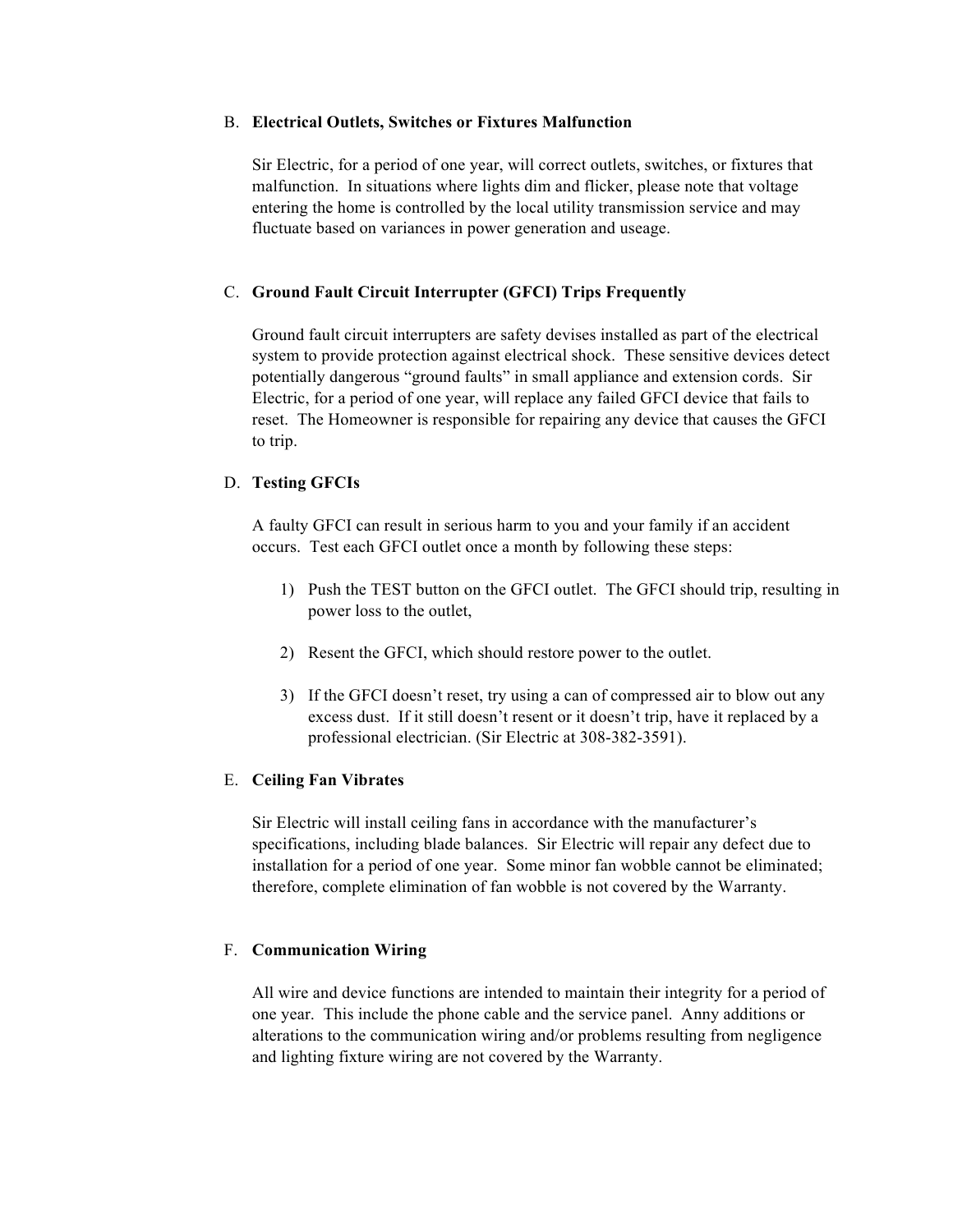# 20. **Comfort Control**

The heating and air condition system in your new home is designed to give you many years of trouble-free service. As with any mechanical system, yearly service and maintenance is highly recommended and can be arranged at your convenience by calling the heating contract Jerry's Sheetmetal 308-384-2881. To ensure optimum efficiency from your system, it is suggested that the filters be replaced every month. Not changing the furnace filters could damage the furnace system or not allow it to perform to it optimum efficiency. Remove the furnace filter cover to replace the filter. Filters can be purchased from any home improvement store or most hardware stores. All motors in your system utilize sealed bearings and as such, require no oiling. It is advisable to test your heating and cooling system before the weather gets extremely cold or hot. While your furnace can be operated at any time, you must not turn on your air conditioner until the outdoor temperature has been at or above 65 degrees. Under no circumstances should you operate your air conditioner in the winter or during cold periods. Remember to treat your new heating and air conditioning system as you would any new mechanical devise, such as a car. Regular servicing will assure you yours of trouble-free operation.

#### A. **Cooling System**

In cases where the cooling system is not working property, Jerry's Sheetmetal, for a period of one year, will take corrective action at no charge.

# B. **IMPORTANT!!**

Air filters are required to be changed monthly to maintain indoor air quality, comfort, and airflow, and to prevent premature failure of heating, cooling, and ventilation equipment. To ensure proper operations of the HVAC system, Homeowners should avoid blocking air intake and discharge vents.

#### C. **Heating System**

In cases where the heating system is not working properly, Jerry's Sheetmetal, for a period of one year, will take corrective action at no charge.

The heating and cooling system should meet the Performance Standards described below:

The cooling system should maintain an interior temperature of 78 degrees or lower when outdoor temperatures do not exceed 95 degrees. When outdoor temperatures exceed 95 degrees, the cooling system should maintain an indoor temperature that is at least 20 degrees below the outdoor temperature.

The heating system should be capable of producing an indoor temperature of 70 degrees.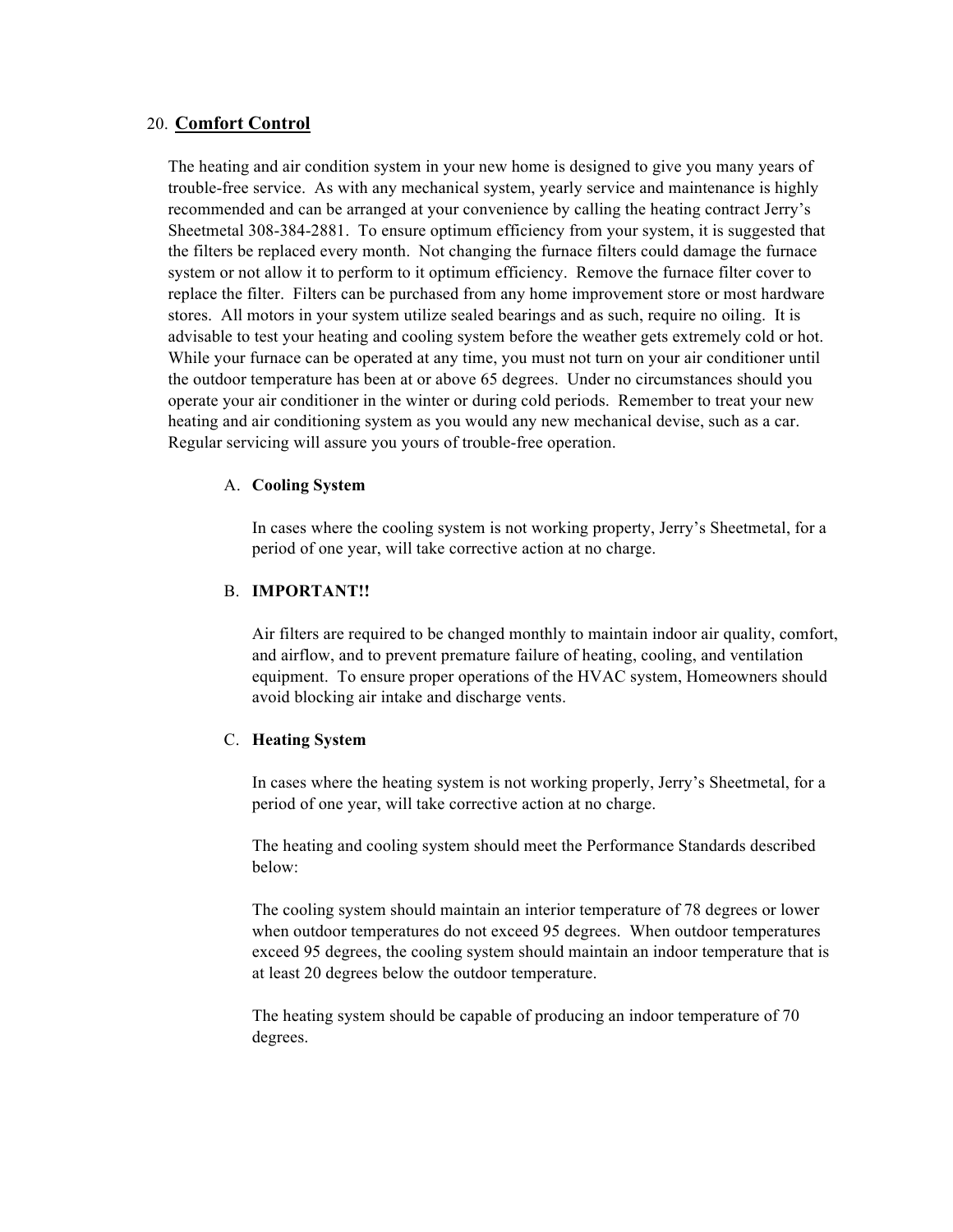Temperature variations between rooms and between floors should not exceed 4 degrees. All temperatures should be measured from 5 feet above the floor in the center of the room.

#### D. **Condensation Line Clogs**

The Homeowner is responsible for annual cleaning of the condensation lines that extend from the air conditioning coil. Under the Warranty, Jerry's Sheetmetal, for a period of one year, will correct condensation lines that clog.

#### E. **IMPORTANT!!**

To prevent condensate lines from becoming clogged, Homeowners should follow the manufacturer's instruction for maintenance and keep mulch, leaves, and other debris away from condensate lines outflow. As part of regular HVAC maintenance, the condensate lines and evaporator coil should be inspected by a professional HVAC contractor, Jerry's Sheetmetal at 308-384-2881.

#### F. **Refrigerant Line Leaks**

Jerry's Sheetmetal, for a period of one year, will repair refrigerant lines that leak during normal operation and recharge the air conditioning unit.

#### G. **Ductwork Noise**

When metal is heated and cooled, it expands and contracts. The resulting "ticking" or "crackling" sounds cannot be avoided. A booming noise caused by sheet metal billowing in or out ("oil canning") will be repaired by Jerry's Sheetmetal for a period of one year.

#### H. **Vibration From Heating or Cooling Equipment**

It is normal for heating and air conditioning equipment to generate some noise and vibrations. Under the Warranty, no corrective action is required.

#### I. **Metal Rattling at Registers, Grilles, or Ducts**

Air moving through registers, grilles, and ducts makes noise and is normal. Duct systems are not designed to be noise-free. However, metal rattling from the registers, grilles, or ducts is not normal and will be repaired by Jerry's Sheetmetal for a period of one year.

#### J. **Ductwork Separated or Detached**

Jerry's Sheetmetal, for a period of one year, will reattached any separated or detached ductwork not caused by the Homeowner.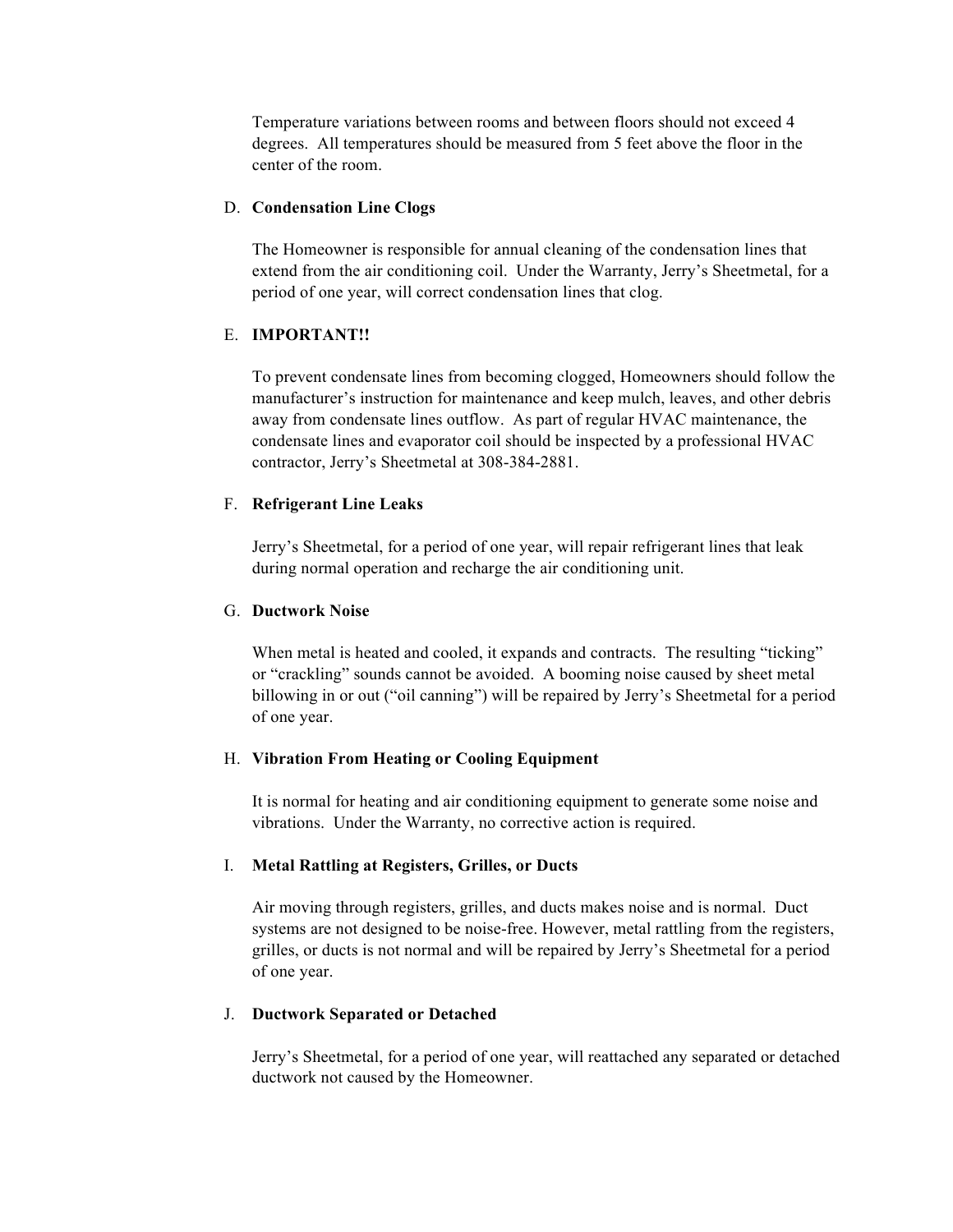# 21. **Troubleshooting**

# **Heating:**

If you have no heat, perform the following system checks:

- 1) Go to the thermostate and make sure the "Heat-Off-Cool" selector switch is set to "Heat".
- 2) Make sure the temperature dial is set high enough to call for heat.

If you still have not heat, turn on the fan selector switch on the thermostat to the "On" position. If the furnace fan comes on and you can feel air blowing out of the registers but still have no heat, call Jerry's Sheetmetal at 308-384-2881.

If the furnace fan does not come on, perform the following system checks:

- 1) Make sure the circuit breaker at the electrical panel is "On", reset if necessary
- 2) Make sure the electrical switch on the side of the furnace is in the "On" position.
- 3) Open the small, square, metal box cover beside the electrical switch and check the screw-in fuse located beneath. If the fuse appear burned, replace with an identical fuse.
- 4) Make sure the lower of the two furnace doors is properly installed. If the lower compartment door is loose or improperly installed, the door interlock safety switch will shut off all power to the furnace.

#### **Air Conditioning:**

If you have no cooling and your furnace worked properly in the heating mode, perform the following system checks:

- 1) Go to the thermostat and make sure the "Heat-Off-Cool" selector switch is set to "Cool".
- 2) Make sure the thermostat is set low enough to call for cooling.
- 3) Make sure the circuit breaker at the electrical disconnect switch in in the "On" position, reset if necessary.
- 4) Make sure the outside electrical disconnect switch is in the "On" position and the wiring is connected between the disconnect and the unit.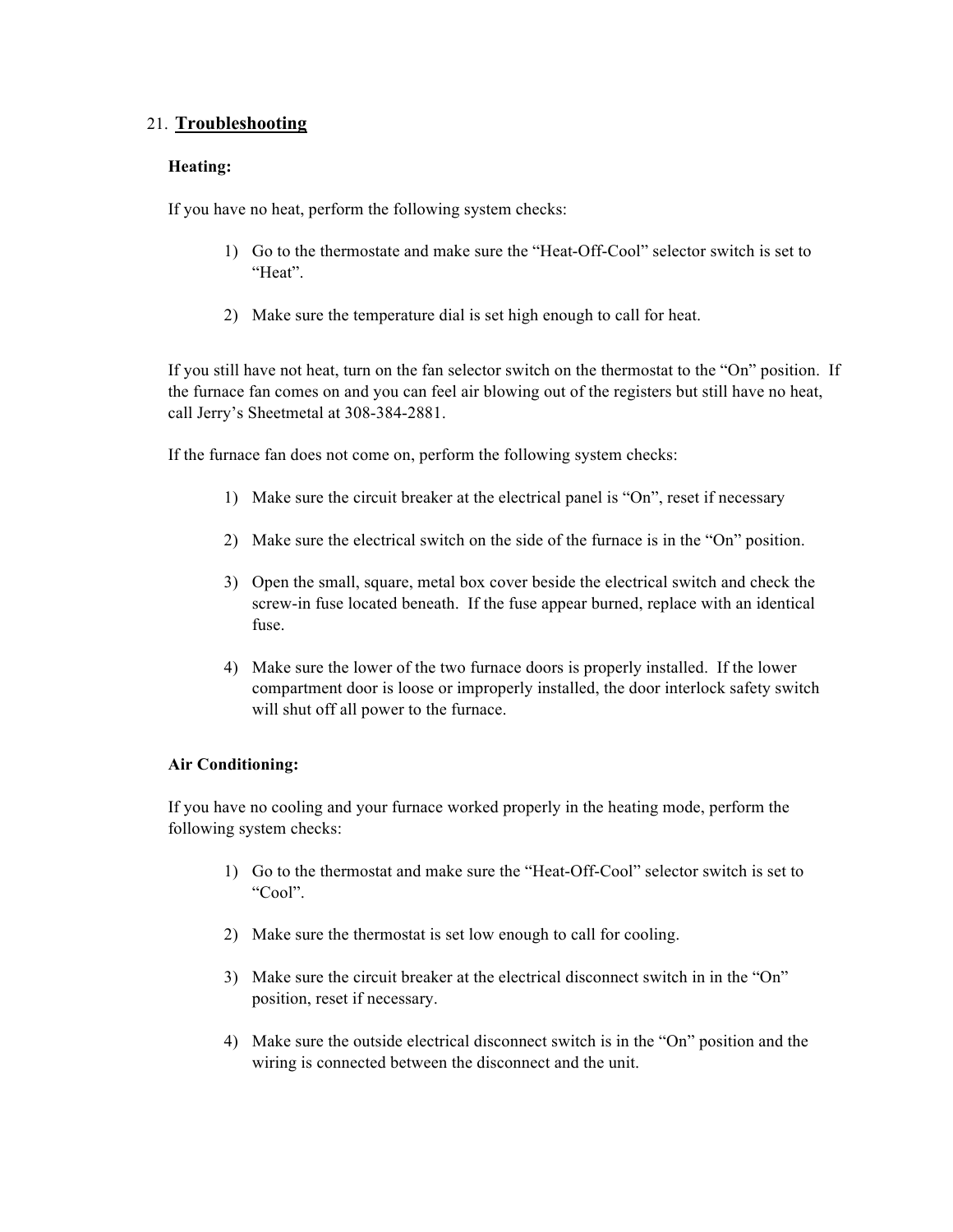- 5) If the indoor furnace fan runs and you have no cooling, check to see if the fan is running in the outside condensing unit.
- 6) If the condenser fan is not running, call Jerry's Sheetmetal at 308-384-2881.
- 7) If the condenser fan is running and you still have no cooling, call Jerry's Sheetmetal at 308-384-2881.

# 22. **Humidity**

Homeowner may install a humidifier at their expense. Please call Jerry's Sheetmetal for information at 308-384-2881.

Reasonable levels of humidity in your home are healthy for your, but high levels are unhealthy for your home. If you see moisture on your windows, the humidity level is too high. Any similar cold surfaces (attic & basement walls) in your home will condense to form moisture or frost.

The following actions will help control the humidity level:

- 1) Turn your furnace fan to "on" (which will run continuous) if the outside temp is below 32 degrees.
- 2) Run your bath fans during and up to 30 minutes after a bath or shower.
- 3) Raise your blinds  $1 2$  inches up off the bottom to allow air to circulate.
- 4) Inspect your dryer vent exhaust flap to make sure lint is not interfering with the vent.
- 5) If the moisture continues on the windows, you may have to run a de-humidifier to reduce your humidity to a reasonable level.

If you use a humidifier, it should be set at 25 to 30% humidity.

# 23. **Plumbing**

# A. **Fixtures**

The plumbing fixtures provided with your home are intended to give you lasting beauty under normal care and precautions. The porcelain finish of your fixtures, including the lavatories, will chip or scratch from contact with hard or sharp objects. Toilet seats could also chip or crack if dropped. Use discretion when flushing or prevent matter being thrown into the toilet bowls that will clog the traps within the stool.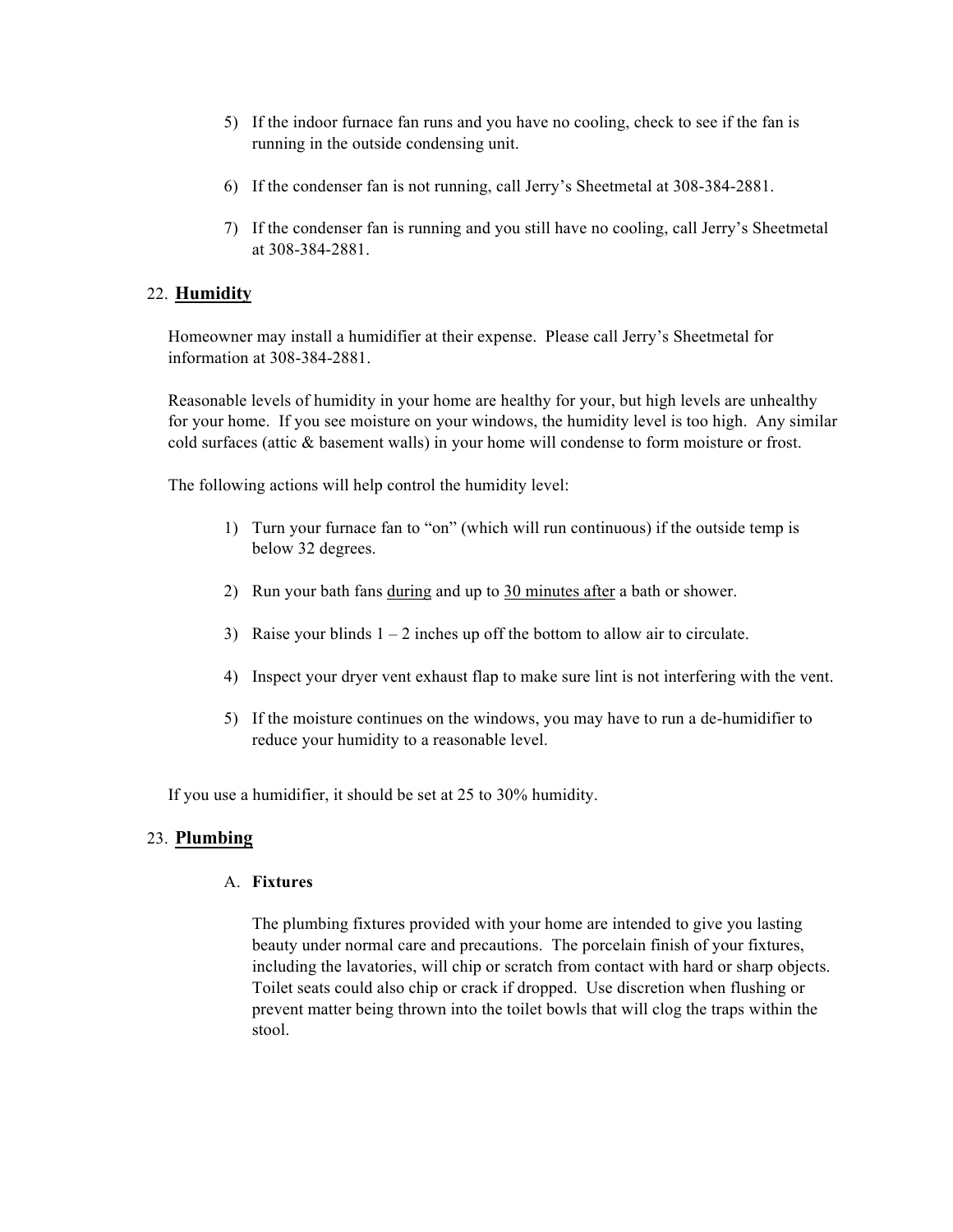#### B. **Water Supply**

It's important you know where and how to shut off the water supply coming into your home. Be sure you verify this procedure during the walk-through orientation of your home.

#### C. **Faucets**

Moen faucet information and warranties can be located under Manufacturer's **Warranties** 

#### D. **Stools**

As of January 1, 1994, all stools manufactured will not exceed 1.6 gallons of water per flush. We suggest you keep a plunger handy should any excess paper interfere with the flushing process. Should you encounter a plugged stool, anything determined to be other than construction debris would not be covered under warranty, and therefore a service call will be charged to you.

# E. **Tub and Showers**

See owner's manual.

#### F. **Water Heater**

You can save energy by dialing back the temperature setting on your water heater. A normal setting is at or near "warm". Consult your water heater manual for recommended minimum temperature setting. Water heaters normally collect small quantities of scale and sediment. This can easily be removed periodically by draining the tank through the valve at the bottom of the tank.

#### G. **Water in Pipe Freezes**

Faucets will break if hoses are left attached in freezing weather, and water sprinkler lines will freeze if not properly draining at season end and are not warranted. The Homeowner is responsible for maintaining the house temperature at a minimum of 65 degrees F during cold weather and draining exterior pipes and faucets for protection.

#### H. **Plumbing Leaks**

In the event that water leaks are found in any supply lines, drain lines, piping faucets, bathtubs, or showers that will cause damage to the home if not corrected, Manfull Plumbing, for a period of one year, will repair as necessary. Exterior piping and undrained exterior water faucets are not covered under the Warranty. Exterior faucets will break if hoses are left attached in freezing weather, and are not warranted. The maintenance of caulking and grout to prevent leaks is considered part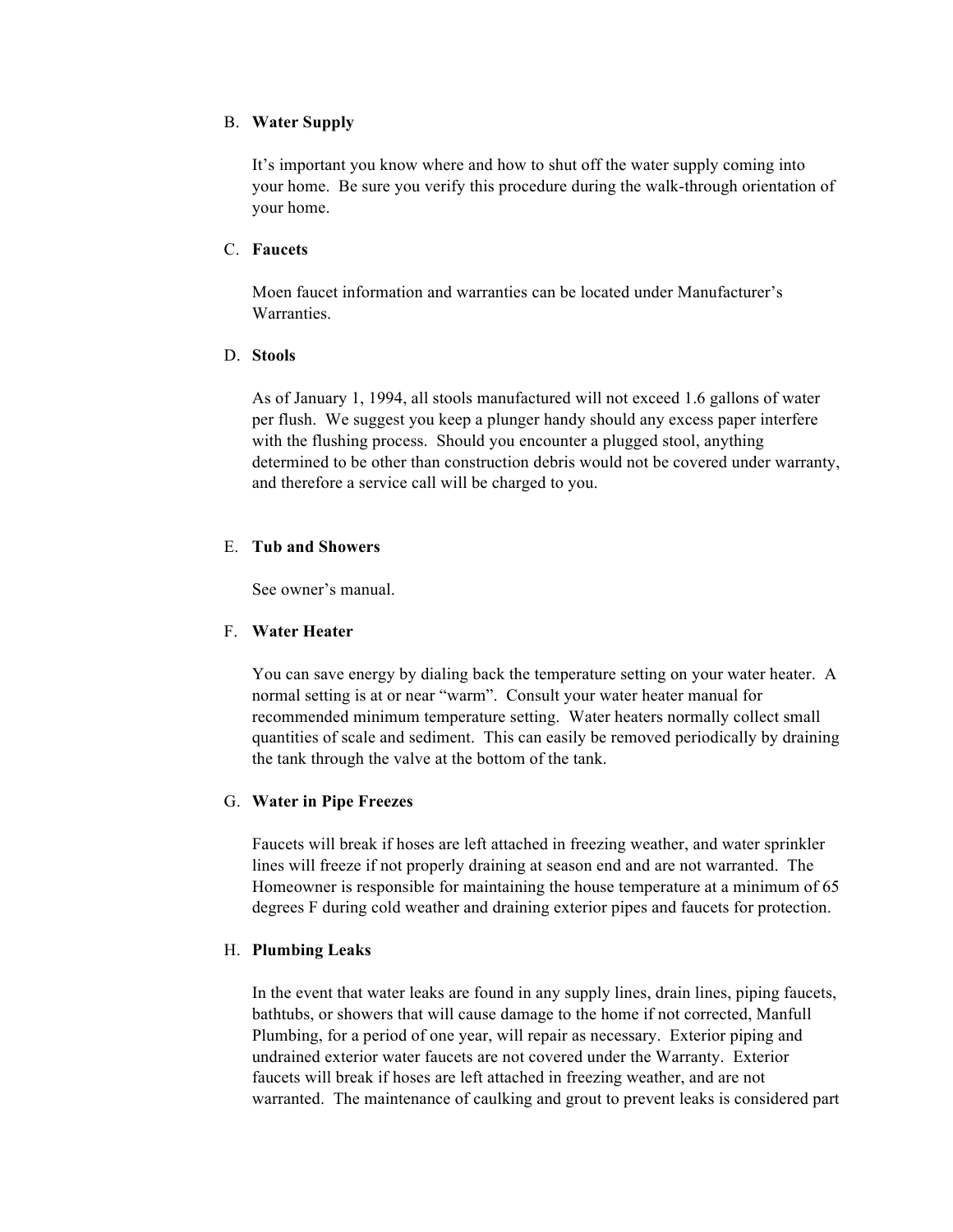of routine Homeowner maintenance and is not covered by the Warranty. Leaks at toilet wax rings will be repaired for one year by Manfull Plumbing due to the potential for toilet movement during normal use.

# 24. **Disposal**

Proper care of garbage disposal is to include PLENTY of cold water during and after each use. Should the unit jam, there are several steps to follow:

- 1) **WITH THE SWITCH OFF**, check for any ungrindable material inside the unit.
- 2) Press the reset button and try to run the unit.
- 3) If it still does not move, **WITH THE SWITCH OFF**, insert the provided disposal wrench into the bottom of the disposal and free the blades. With the disposal wrench removed, again press the reset button and then the switch should start the unit.

# 25. **Outside Faucets**

**Important!!**: Remove hoses from outside faucets prior to freezing temperatures to avoid frozen pipes and damage to your home. **Frozen sillcocks will not be covered under warranty.**

**Equally Important!!**: Remove "Y" or "splitter" from outside faucets before freezing temperatures to allow them to drain and thus prevent frozen pipes and damage to you home.

# 26. **Appliances**

Your dishwasher is designed to give you many years of trouble-free service. A manual is provided at the orientation for care and maintenance. A separate shut-off valve is located under the kitchen sink for service convenience. We recommend Jet Dry be used to enhance spot-free drying.

As with all your appliances, however, if maintenance should be required within the manufacturer's warranty period, contact Ken's Appliance at 308-382-6112 to schedule an appointment with a certified GE technician. The Guarantee Group, L.L.C. employees are not trained or certified to work on GE appliances.

# A. **Chipped or Scratched Appliances**

Scratches or chipped finishes on porcelain, glass or other surfaces on kitchen appliances are not covered by the Warranty. Contact Ken's Appliance at 308-382- 6112, if this applies to your appliances.

**Warranty for 1 year:** provided by General Electric call Ken's Appliance at 308-382-6112 to schedule Warranty work.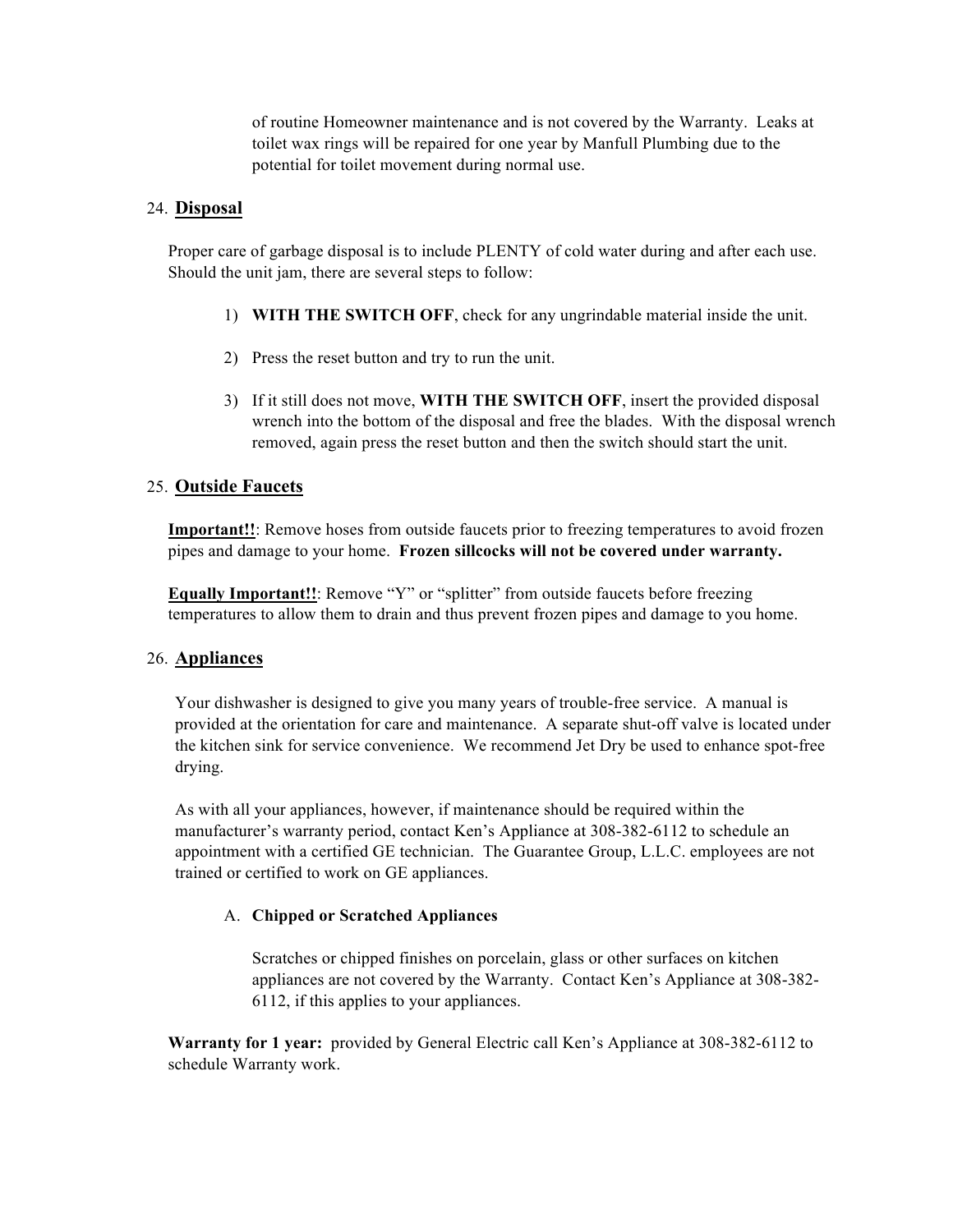# **Seasonal Maintenance of Your Home**

# **Spring:**

- Service the a/c to make sure it's operational once outside temps hit 70.
- Test your smoke detectors, sump pump alarm and thermostat. Change out the batteries (two times a year).
- Check and repair/replace any caulking cracks or caulking voids around your home and paint as needed.
- Clean debris from downspouts and gutters.
- Check for roof damage from storms and repair as needed.
- Check for sink holes and other settlements around the yard and foundation of home and repair as needed.
- Be sure shrubs and trees are properly watered.
- Apply appropriate fertilizer and seed if needed.
- Service sprinkler system. Test all sprinkler heads for proper coverage and to ensure there is no spray onto the foundation or siding of the home.

#### **Summer:**

- Test your smoke detectors.
- Check for sink holes and other settlements around the yard and foundation of your home and repair as needed.
- Apply appropriate fertilizer.
- Adjust watering with the temperature changes.

#### **Fall:**

- Clean debris from downspouts and gutters.
- Apply appropriate fertilizer and seed if needed.
- Check for sink holes and other settlements around the yard and foundation of your home. Repair as needed.
- Service your furnace to make sure it's operational before it gets cold enough outside to need it.